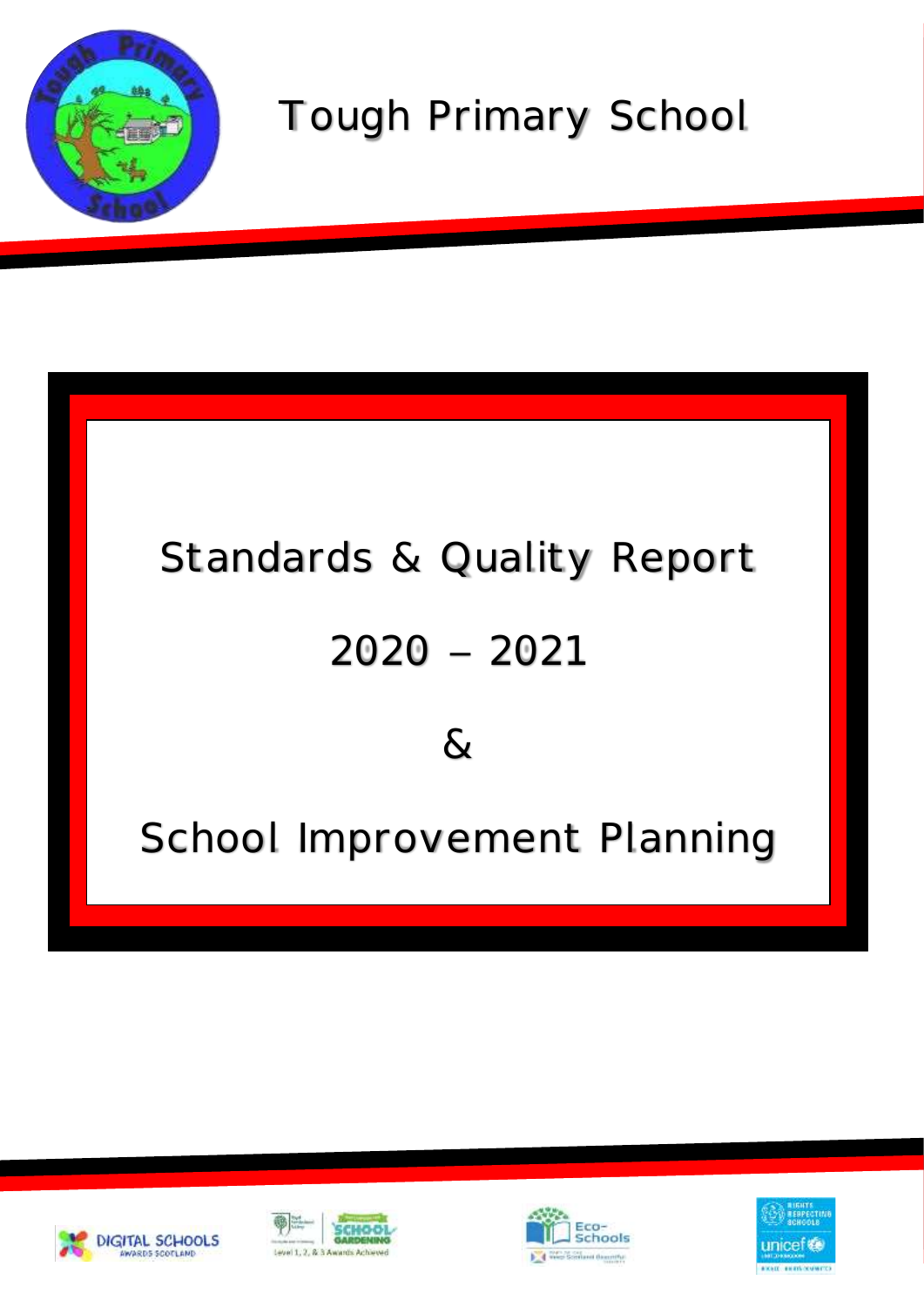#### **School Forward**

We are pleased to present both our Standards and Quality Report for Session 2020 2021 and our School Improvement plan for the current session 2021 -2022. This report forms part of our quality improvement framework and provides important information regarding our school's progress to date and identifies our next steps in school improvement.

**Self-Evaluation for Self-Improvement** is at the heart of our practice in Tough School. We continue to develop our practice in making robust use of evidence as a basis for judgements regarding the impact of our work on our learners.

**How are we doing?** 

**How do we know?**

**What are we going to do now?**

**Looking inwards** to analyse our work

**Looking outwards to** find out more about what is working well for others locally and nationally

**Looking forwards** to gauge what continuous improvement might look like in the longer term

At Tough School we continue to be committed to working closely with our community and all other stakeholders that support the education we provide. Together we are working hard to ensure all our pupils get the best possible start in life and are enabled and encouraged to maximize their potential.

We realise that within education things never stand still or stay the same. We continue to strive to meet the changes and challenges. Through this document we hope that you will get a sense of our developments, successes and areas for further growth.

Laura McAllister & Kerry Porter

Head Teachers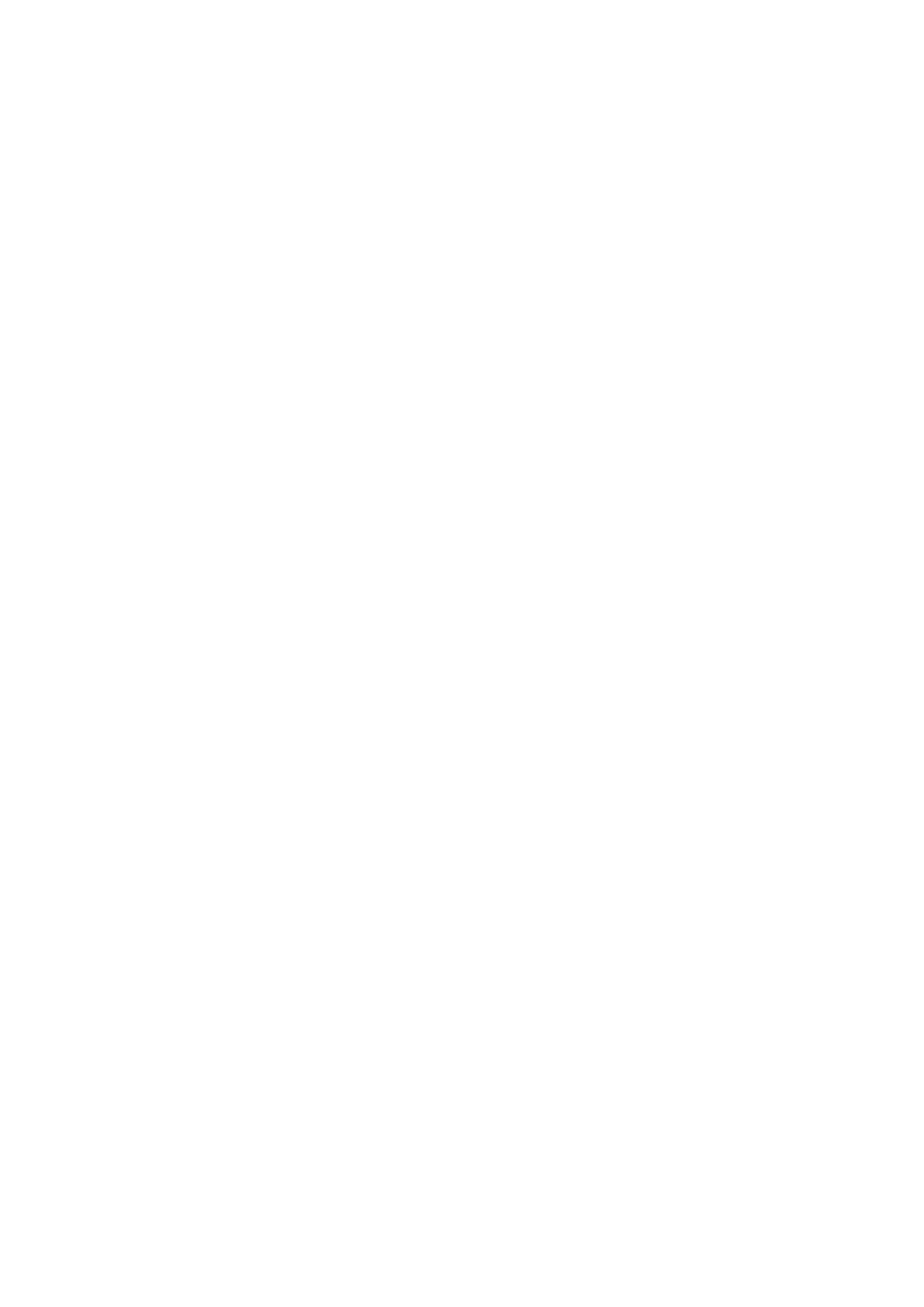

## TOUGH SCHOOL CURRICULUM RATIONALE

## **Our Vision**





## **Our Values**



(our goals for Tough School)<br>**Building expectations in order to raise attainment and achievement.** Instill KINDNESS as a value throughout the whole school community. Foster an appreciation of the uniqueness of our rural community and develop an awareness of the wider world.



Constructive relationships and consistent behaviour throughout the school community. Positive mindsets demonstrated by all stakeholders. An understanding of the experiences and challenges of others within and outwith our community. The ability to adapt within a continually changing world. Upwards trends in attainment. Pupils setting their own high expectations.

## So what do we do in Tough School to achieve this?





And lots of other ways!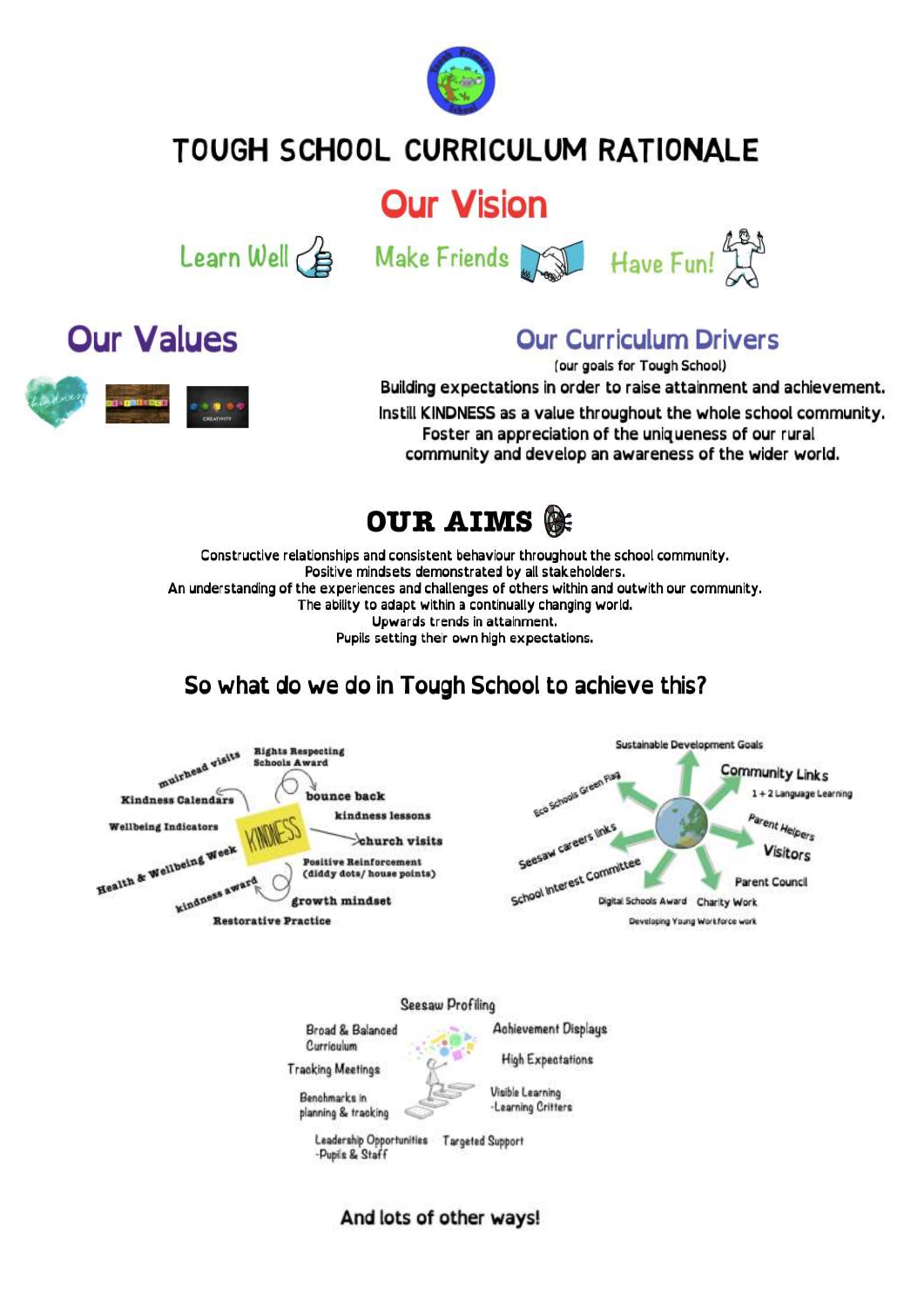#### **Impact of our developments**

In this section we will outline the Targets we set last session and identify the progress we have made during session 2019-2020.

| Key priority |                                                             |                                                                     |  |  |  |
|--------------|-------------------------------------------------------------|---------------------------------------------------------------------|--|--|--|
| 2019-2020    | Key actions undertaken                                      | Impact (achieved throughout 2020-2021)                              |  |  |  |
|              | LS delivers outdoor learning staff training.                | Staff more confident in using outdoor areas for learning, including |  |  |  |
|              | Daily outdoor learning lessons in both classes.             | running Forest School session and using the firepit.                |  |  |  |
|              | Forest Schools sessions for both classes.                   | (Improvement or otherwise in Bounce Back resilience survey.)        |  |  |  |
|              | Grants achieved for garden improvements.                    | Over 94% of families positively engaged with Seesaw over Session    |  |  |  |
|              | Tough School Values inputs in Assemblies.                   | 2021/22.                                                            |  |  |  |
| Health and   | Bounce Back survey at start and end of year.                | Pupils have visited CLAN Little Lighthouse, showing community pride |  |  |  |
| Wellbeing    | CLAN Little Lighthouse project in both classes.             | in a task.                                                          |  |  |  |
|              | Plan transitions for P7s and small year groups for into S1. | Parent comment - happy that virtual small year transition groups    |  |  |  |
|              | Explore formal curriculum option and make changes.          | have been set up.                                                   |  |  |  |
|              | Health and Wellbeing whole school home learning challenge.  | Staff have begun using new H and WB planners and are increasing in  |  |  |  |
|              |                                                             | confidence with each use.                                           |  |  |  |
|              |                                                             | New pupil/s mention School Values in certain circumstances.         |  |  |  |
|              | Purchase non-fiction reading books for both classes.        | Tracking the current P7s (6 pupils) in reading from P1:             |  |  |  |
|              | Talk for Writing training at February inservice.            | P1 - 83% OT, AP or EE.                                              |  |  |  |
|              |                                                             | P2 - 83% OT, AP or EE.                                              |  |  |  |
|              |                                                             | P3 - 67% OT, AP or EE.                                              |  |  |  |
|              |                                                             | P4 - 100% OT, AP or EE.                                             |  |  |  |
|              |                                                             | P5 - 100% OT, AP or EE.                                             |  |  |  |
| Literacy     |                                                             | P6 - 100% OT, AP or EE.                                             |  |  |  |
|              |                                                             | Tracking the last 4 years writing through the whole school:         |  |  |  |
|              |                                                             | Session 2017/18 - 83% OT, AP or EE.                                 |  |  |  |
|              |                                                             | Session 2018/19 - 81% OT, AP or EE.                                 |  |  |  |
|              |                                                             | Session 2019/20 - 75% OT, AP or EE.                                 |  |  |  |
|              |                                                             | Session 2020/21 - 75% OT, AP or EE.                                 |  |  |  |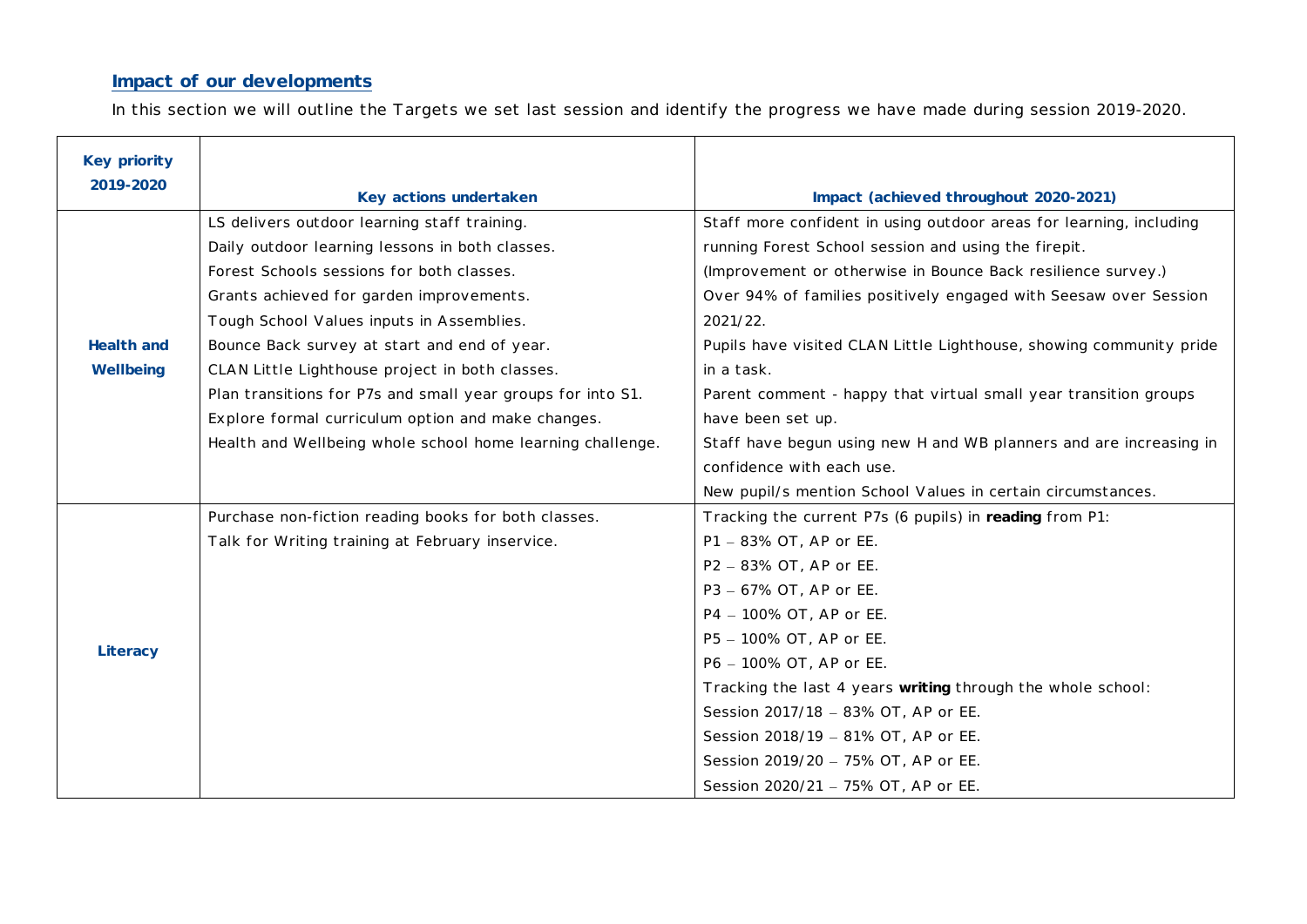|              |                                                     | We believe that blanket school closures have affected the above         |  |  |
|--------------|-----------------------------------------------------|-------------------------------------------------------------------------|--|--|
|              |                                                     | results and that percentage data can be unreliable with such small      |  |  |
|              |                                                     | numbers, but are still useful for consideration.                        |  |  |
|              |                                                     | Staff observe greater engagement with (non-fiction) texts from          |  |  |
|              |                                                     | readers requiring support.                                              |  |  |
|              |                                                     | Staff confidence increasing with TfW approach.                          |  |  |
|              |                                                     | Parent comment – "He's never been this enthusiastic. There's such       |  |  |
|              |                                                     | a change in him academically since coming to Tough School.              |  |  |
|              | Began joint practitioner enquiry at Nov in-service. | All teaching staff considering learning intentions and success criteria |  |  |
| Planning and | Finish L, T and A policy.                           | in their planning, alongside explicit next steps and assessment         |  |  |
| Assessment   |                                                     | types.                                                                  |  |  |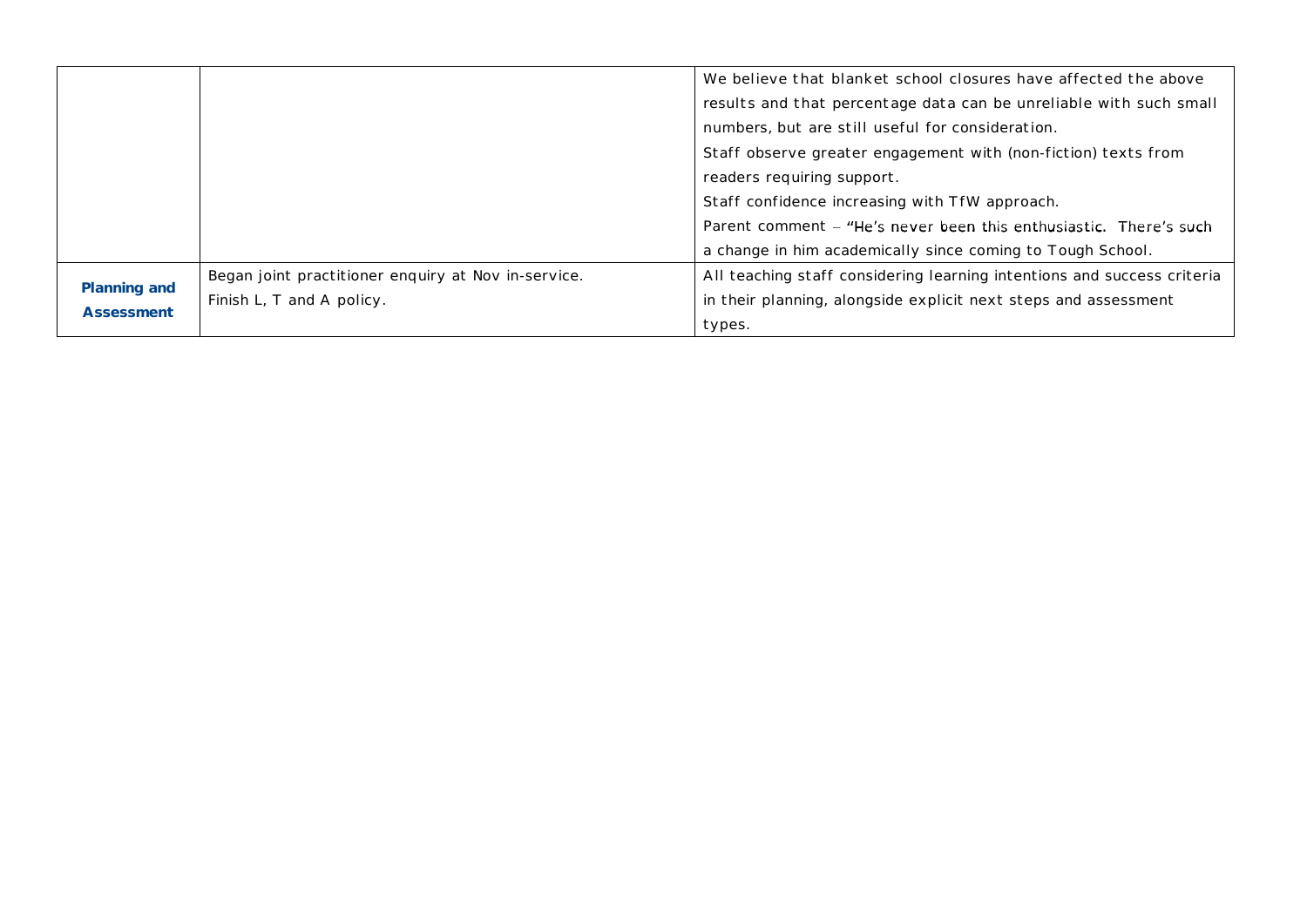#### **How good is our leadership and approach to improvement?**

**QI 1.3 Leadership of change**

**Developing a shared vision, values and aims relevant to the school and its community Strategic planning for continuous improvement**

**Implementing improvement and change**

Relevant NIF priority: All

Relevant NIF driver(s): School leadership, Teacher professionalism, School improvement Level of quality for core QI:

(HGIOS?4/HGIOELC? 1-6 scale)

**How well are you doing?** What's working well for your learners?

- There is a very positive ethos within Tough School. All staff and almost all pupils can articulate the Vision and Values which are used in learning conversations, such as establishing and discussing class charter, restorative conversations and Assemblies. The Vision and Values are in line with GIRFEC and UNCRC and are embedded in our Curriculum Rationale and in the life of the school.
- The school has a clear Curriculum Rationale in place ensuring it reflects the uniqueness of our community. Staff and parents have an awareness of our Curriculum Rationale, particularly the Vision and Values.
- There are effective mechanisms in place to ensure that all families/carers are consulted in the life and work of the school, such as Seesaw, parent questionnaires, newsletters, whole school homework challenges, Parent Council and School Interest Committee.
- The school strives to engage with the local community to seek their views and ensure they have opportunities to contribute to school life and improvement, such as local artist Jodie Bews being involved in CLAN Little Lighthouse whole school project...
- Teaching staff are effectively involved in school improvement planning drawing on a wide range of evidence, such as HGIOS comment post-its, assessment data, anecdotal evidence, parent and pupil surveys and Seesaw feedback. Almost all staff are involved in selfevaluation activities throughout the year and identify strengths and next steps.
- Tough School has a robust quality assurance calendar to ensure there is a focussed attention on monitoring and evaluating learning and teaching, COVID-19 mitigations notwithstanding. There is consistency in practice across the school.
- CPD opportunities are provided for all staff to access and link to improvement planning/next steps that have been identified.
- There have been opportunities for all teaching staff to engage in moderation practices both within our own school as well as opportunities across the cluster.
- There are opportunities for staff to take on leadership roles within Tough School, relating to School Improvement Priorities and Task Groups.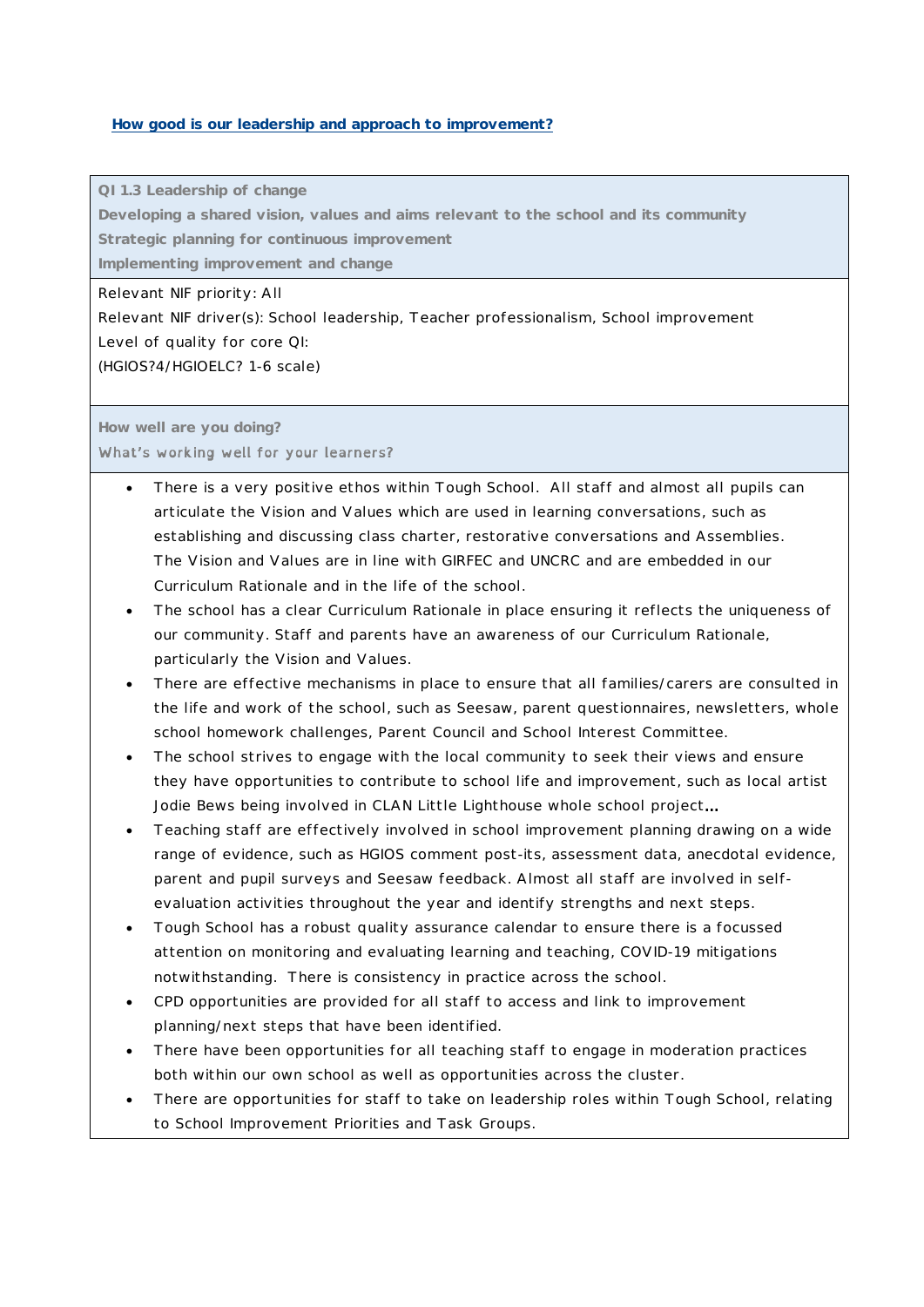- All staff at Tough School know their children very well and are very much aware of the socio-economic context of the community. All staff continue to strive to ensure they are supportive and understanding of all families.
- Professional Review and Development (PRD) of all teaching staff conducted annually taking into account personal development needs and school improvement priorities with agreed targets to improve outcomes.
- Tough School works effectively with schools within their cluster to identify common areas for improvement.

#### **How do you know?**

**What evidence do you have of positive impact on learners?**

- o On return from Blanket School Closure in 2021 the learners have all displayed resilience, creativity and kindness. The positive ethos appears to be uninterrupted.
- $\circ$  Parent "Your staff all showed kindness, resilience and creativity".
- o Health and RRS Pupil Group combined and are working towards Silver RRS Award.
- o Reporting and assigning tasks through Seesaw profiling was extremely successful for almost all families. Tough School will be amending our Homework Policy this Session accordingly.
- o Teaching staff are keen to lead in an aspect/s of School Improvement, such as PE, making more aspects of improvement possible in teaching practice and school life.
- o Parent questionnaires had excellent response rates (83%+) ensuring that aspects of school life could be changed or left to continue as appropriate. Responses have been widely positive.
- o Local artist and shop owner, Jodie Bews, was involved with CLAN Little Lighthouse project. Their awareness of the wider community was increased.
- o PSAs better able to support learners after attending relevant training.
- o Conversations between HT and CT around tracking are purposeful and reflective, with next steps identified.
- o Through purposeful Staff Meetings and regular informal professional dialogue, learners experiences are improved by all teaching staff moving forward and identifying aspects of improvement together.
- o CPD training directly impacted all learner experience in Talk for Writing.
- o All learners experience a cohesive and progressive curriculum, as evidenced through adapting of Forward Plans throughout the year/s.
- o Cluster moderation activities available give CTs assuredness that judgements on progress and practice are accurate.
- o HT HGIOS Board.
- o SIC clearly displayed with plans linked to SQUIP.
- o Parent comment Well done to everyone involved with this year's Christmas Show. Kids did an excellent job as usual. A great keepsake for us. Ending the term on a high, ready for whatever next year brings.
- o Parent comment Thankyou to all who organised the Christmas Show. Great to see all the kids performing together since we haven't had much interaction with the school this year.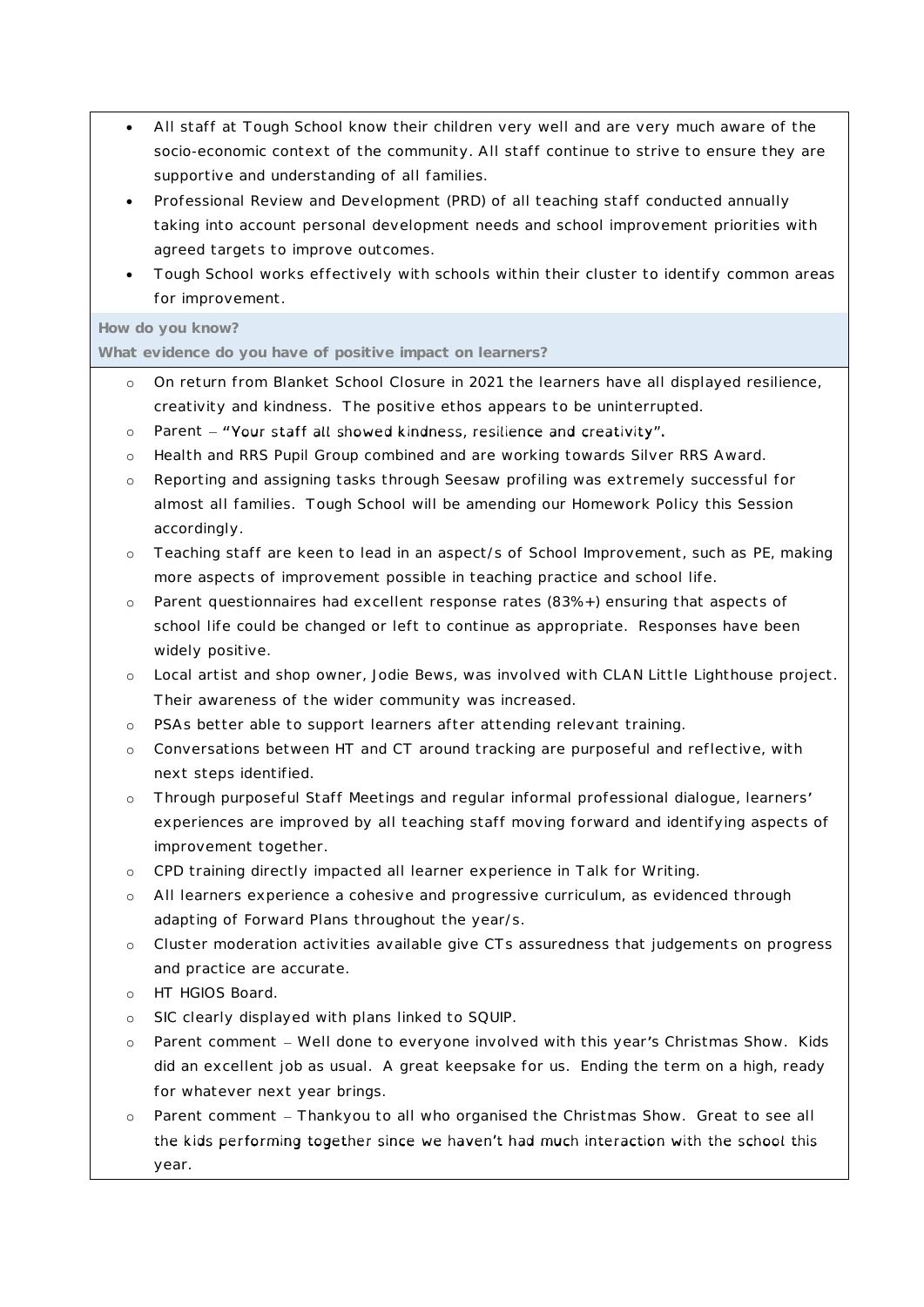o Parent comment - You are a kind, creative and resilient team. This year has certainly thrown a range of challenges your way, but our small school community have coped so well and it's wonderful to see the pupils and staff so happy.

**What are you going to do now?**

**What are your improvement priorities in this area?**

- Share Curriculum Rationale with new parents.
- Go through QA calendar actions throughout year, from October onwards.
- Re-start Task Groups when appropriate to increase pupil voice formally.
- PPP carried out, as well as PRD meetings.
- Amend Homework Policy to include Seesaw.
- Parent open afternoons relating to pupils and SIP.
- Staff opportunities to lead in areas of learning, such as PBL.
- Forward planning review.
- P7 lunch clubs.
- Review observation schedule, when appropriate.
- Evaluate data more fully regarding School Improvement Priorities.
- Continue Joint Practitioner Enquiry regarding planning and assessment.
- Complete and share Teaching, Learning and Assessment Policy with stakeholders.
- Whole school lessons with Wee HGIOS and restart Assemblies with a Values focus.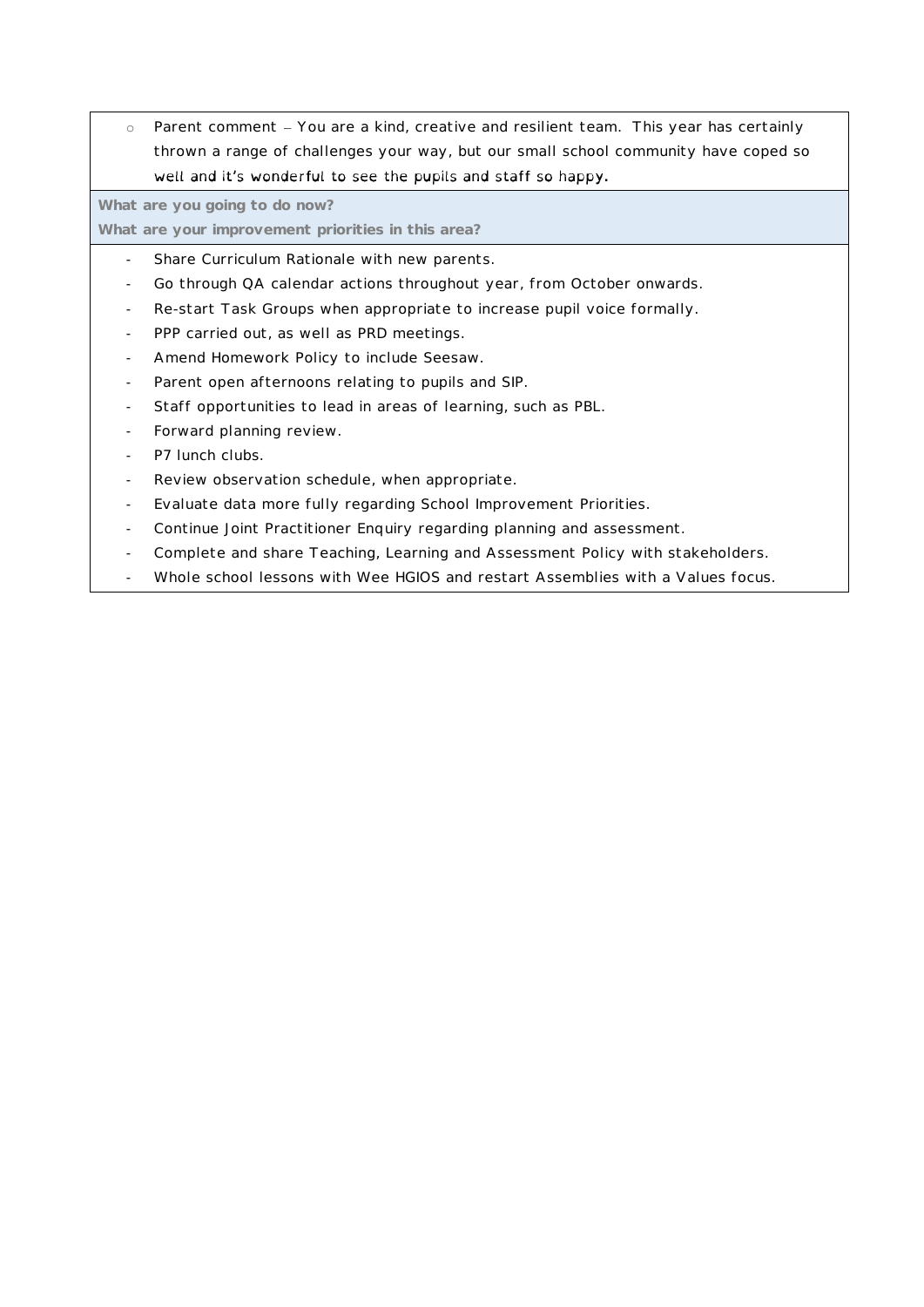#### **How good is the quality of care and education we offer?**

**QI 2.3 Learning, teaching and assessment**

**Learning and engagement**

**Quality of teaching**

**Effective use of assessment**

**Planning, tracking and monitoring**

Relevant NIF priority: All

Relevant NIF driver(s): Teacher professionalism, School leadership, Parental engagement,

Assessment of children's progress

Level of quality for core QI: 4

(HGIOS?4/HGIOELC? 1-6 scale)

**How well are you doing?**

What's working well for your learners?

- The ethos of Tough School is warm, positive, nurturing and promotes mutually respectful relationships. Almost all pupils engage well with learning experiences, are eager to learn, motivated and involved.
- Through lessons, pupils have opportunities to lead learning and share their ideas.
- Differentiation and learner choice exists across all classes.
- All pupils are involved in self/peer assessment opportunities.
- Learning intentions and success criteria are well used to support pupils in their learning in Writing. This practice is consistent across the school. In all classes, pupils are involved in co constructing success criteria with staff in Writing.
- Talk for Writing approach continued and training took place for non-fiction texts.
- Through the Planning and Assessment Joint Practitioner Enquiry, teaching staff are using SC and LI in Maths and Literacy and LI in all other areas. These are shared with pupils as appropriate.
- Maths Mastery approaches has improved the quality of questions in Maths lessons in both classrooms.
- All pupils have regular opportunities to work individually, in pairs and in groups. All classes have opportunities to work with other classes, with COVID-19 mitigations in place, such as outdoors or virtually.
- All learning experiences are planned to match pupils needs/abilities.
- All staff use a variety of assessment approaches. This is improving with focus on assessment approaches in the Planning and Assessment Joint Practitioner Enquiry.
- All staff know their pupils very well and identify potential barriers quickly. These are discussed with HT to ensure timely action is taken to reduce and barriers. Evidence of impact of interventions is sought in order to identify next steps.
- Almost all teaching staff have confidence in using a wide range of assessment data including standardised assessment results.
- Termly tracking supports pupils progress in learning.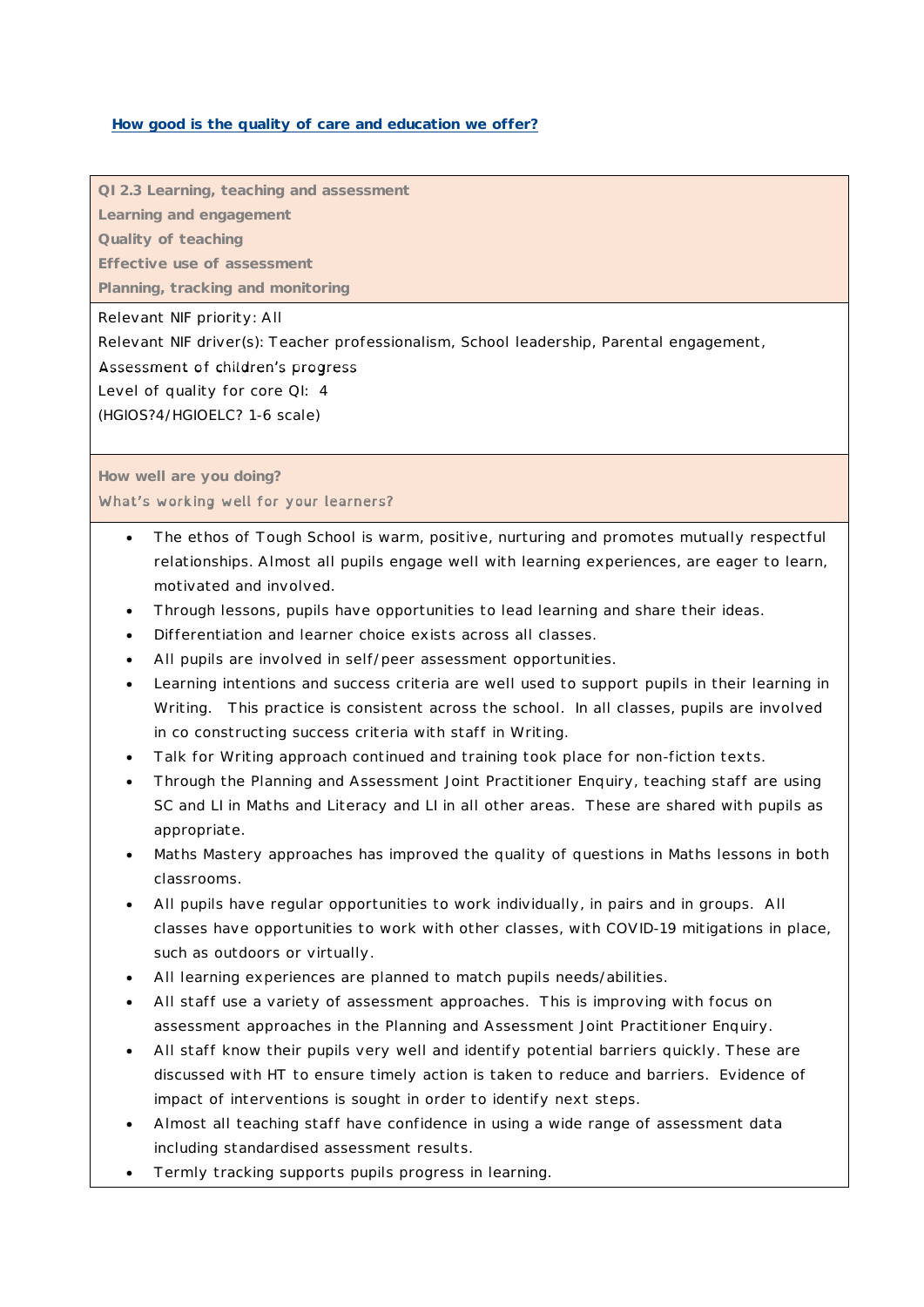- Digital technology is used to support learning across all classes.
- Parents/carers and pupils share learning through the use of a digital platform Seesaw.
- All staff and pupils use a range of learning environments including the outdoors, the local woodland area.
- Wider achievements are recognised and celebrated through an annual survey and the Achievements Board. This involved Home Learning Experiences this year, through the blanket whole school closure. Achievements in school are celebrated through positive reward strategies and Four Capacities Assembly Certificates.

## **How do you know?**

**What evidence do you have of positive impact on learners?**

- o Almost all learners are comfortable to come to staff to share views and speak out, knowing their voice is heard.
- o When used with pupils, success criteria gives prompts for meaningful discussion and achievable targets making learning more accessible for all.
- o Learners expectations for themselves and their work at school is raised through self and peer assessment. This is shown through their ready ability to self and peer assessment. P5-7 this happens more than in P1-4.
- o In Maths, in both classes, questioning has been more planned, as evidenced through weekly and lesson plans.
- o Conversations between HT and CT around tracking are purposeful and reflective, with next steps identified, including pastoral concerns.
- o During Blanket School Closure, a Home Learning Feedback survey had very good engagement rates. (83%+). The feedback was very positive, with no changes to the programme being identified. This showed that use of Seesaw was a good fit for Tough School.
- o Pupils are motivated
- o Parents show that their children value how we celebrate out of school achievements at Tough School through a variety of tasks being sent through Seesaw.
- o All pupils appear motivated by whole school positive reward strategies, eg diddy dots and house points.
- o HT Office HGIOS Board.
- $\circ$  Parent Comment I feel there is a great improvement and he doesn't seem so negative about trying his spelling words at home. Infact, he will suggest I test him now, which is fantastic progress.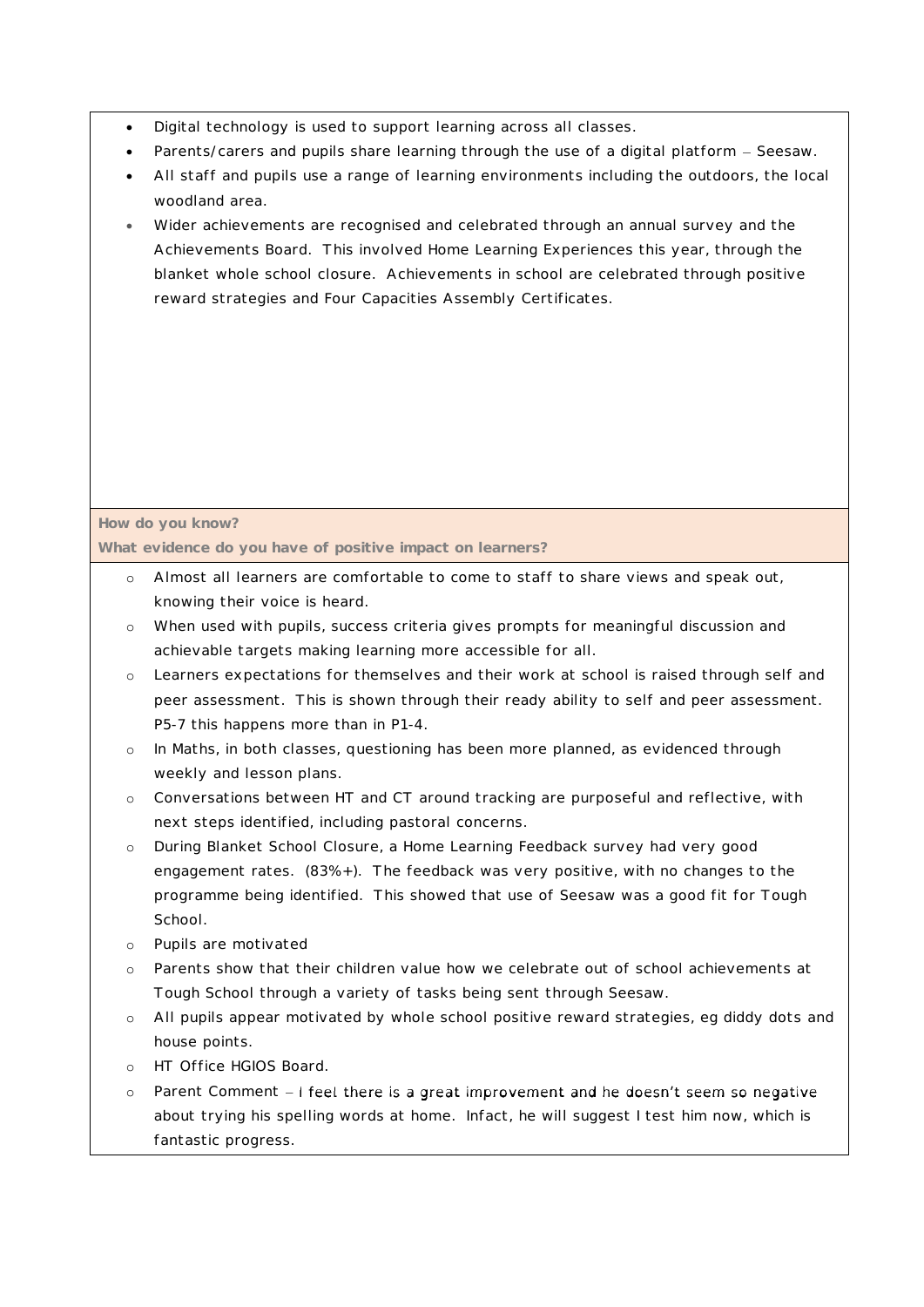- o Parent Comment This approach to homework is really working for \*\*\*. (Regarding Doodlespell and Doodlemaths.)
- o Parent Comment We have seen an improvement in his spelling and writing and Doodle has helped that a lot.

**What are you going to do now?**

**What are your improvement priorities in this area?**

- Re-start Task Groups when appropriate to increase pupil voice formally.
- Whole school lessons with Wee HGIOS and restart Assemblies with a Values focus.
- Adapt observation schedule to include learner feedback on LI and SC.
- Continue Joint Practitioner Enquiry regarding planning and assessment.
- Talk for Writing input (non-fiction) with cluster or ourselves.
- Update Literacy Policy.
- Learners co-constructing success criteria across all areas.
- Ethos sweep with a community member, when possible.
- LS lead in developments and lessons with the Learning Pit and Learning Critters (Visible Learning).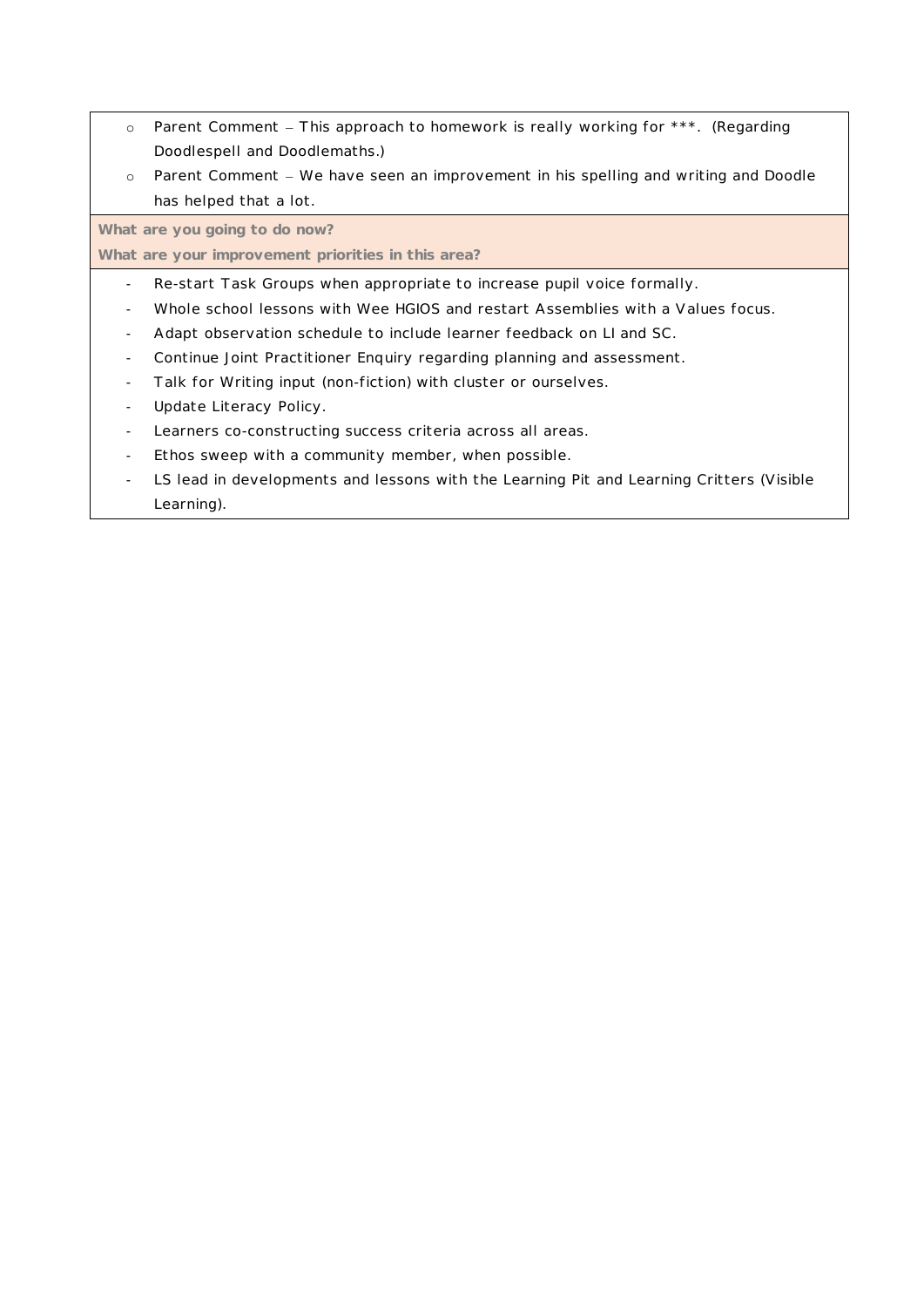#### **How good are we at improving outcomes for all our learners?**

**QI 3.1 Ensuring wellbeing, equality and inclusion**

**Wellbeing**

**Fulfilment of statutory duties**

**Inclusion and equality**

Relevant NIF priority: All

Relevant NIF driver(s): Assessment of children's progress, School improvement, Performance information

Level of quality for core QI:

(HGIOS?4/HGIOELC? 1-6 scale)

**How well are you doing?** What's working well for your learners?

- All staff at Tough School have a very good knowledge of learners, families and their community. A supportive ethos exists across the school for all pupils.
- All are fully committed to ensure everyone is treated equitably and with respect. Due to the dedication of all staff and pupils, they build very positive relationships, allowing staff to identify and support individual needs.
- The school follow a well-thought through Promoting Positive Behaviour Policy. All staff have high expectations of behaviour with incidents dealt with promptly and effectively.
- All staff are clear on the policies and procedures around child protection. Staff are vigilant and prompt in highlighting concerns and responding to issues.
- All staff are clear on principles and processes in relation to GIRFEC. Almost all pupils have an awareness of the wellbeing indicators and can discuss these appropriately.
- Bounce Back is in use to promote the mental and emotional wellbeing of all learners.
- The school tracks pastoral wellbeing through tracking and monitoring discussions as well as surveys carried out with pupils.
- Curricular work, assemblies and wider community partnership encourage discussion, reflection and appreciation of faith, diversity and wellbeing.
- A range of universal supports are available in all classes.
- Clear procedures are in place to identify, assess and plan for pupils with additional support needs. IEPs, Managing Accessibility Plans (MAPs),and risk assessments are in place for individual pupils as appropriate and are developed with pupils, as appropriate, and parents to improve outcomes for learners.
- All pupils have chronologies in place. Pastoral notes are used on SEEMIS to support this. This includes a particular area to record any incident of alleged bullying.
- Termly tracking meetings with a member of the SLT and individual class teachers have a focus on pupils' needs and discussion re targeted interventions. This supports the deployment of staff including Pupil Support Assistants (PSA) and ASL staff.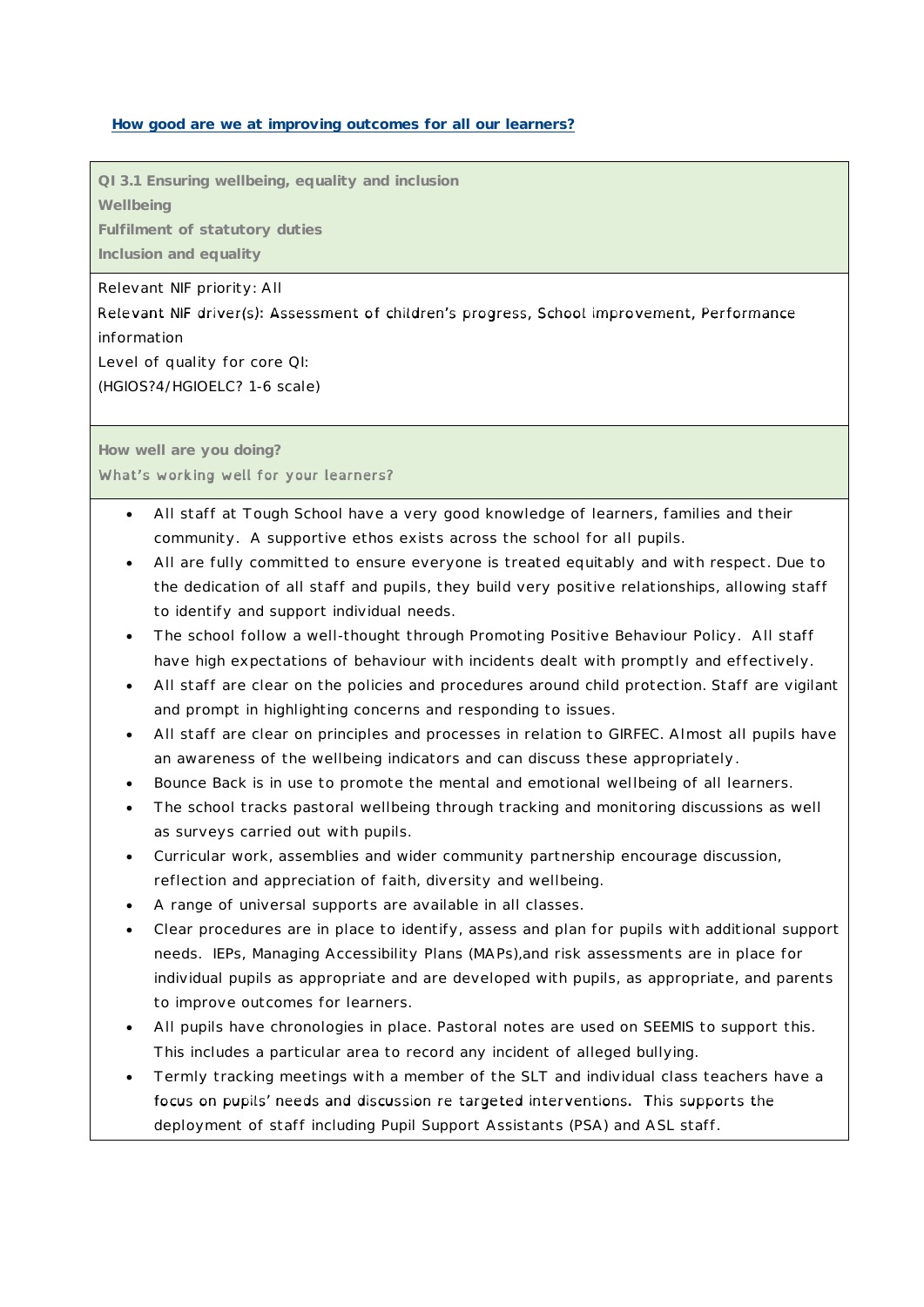- Class teachers work closely with ASL teacher to plan targeted interventions. ASL teacher offers learning and teaching support, consultation, direct intervention. ASL teacher has good relationships with families and is pro-active in addressing next steps.
- Transition programmes and activities are in place for Early Years/Primary/Secondary to ensure the well-being of pupils. Transition meetings are held annually for ASN pupils involving previous and new teacher.
- Received £1000 grant for garden improvements to create a reflection area in the garden.
- Health and Well-being curricular forward plans in place.

#### **How do you know?**

**What evidence do you have of positive impact on learners?**

- o Pupils are confident and have individuality, evidenced through day-to-day interactions.
- o Attendance for all is above 80%.
- o Promoting Positive Behaviour policy is cited and used in discussion with parents and staff, when appropriate. This ensures consistency for all learners.
- o Very low rate of playground and serious incidents being reported to HT over time, in the Behaviour Book in HT Office.
- o Resilience questionnaire results:
- $\circ$  Learners all see Tough Kirk as an important part of the community, even if they don't go to church.
- o Reading overlays are an example of successful and freely accessed aspects of universal support in class.
- o IEPs and MAAPs show progression of individual targets over time.
- o Pastoral aspects of tracking spreadsheet show progress of interventions, including ASL and PSA deployment.
- o ASL teacher provides ILPs, including evaluations which show progress over time of individual pupils.
- o Pupils and parents have previously identified that residential trips were most useful for establishing relationships between pupils from different schools.

**What are you going to do now?**

**What are your improvement priorities in this area?**

- Whole school lessons relating to well-bring indicators.
- Small year group transition programme in progress.
- Bounce Back survey at start and end of year.
- Plan and implement Reflection Area in garden.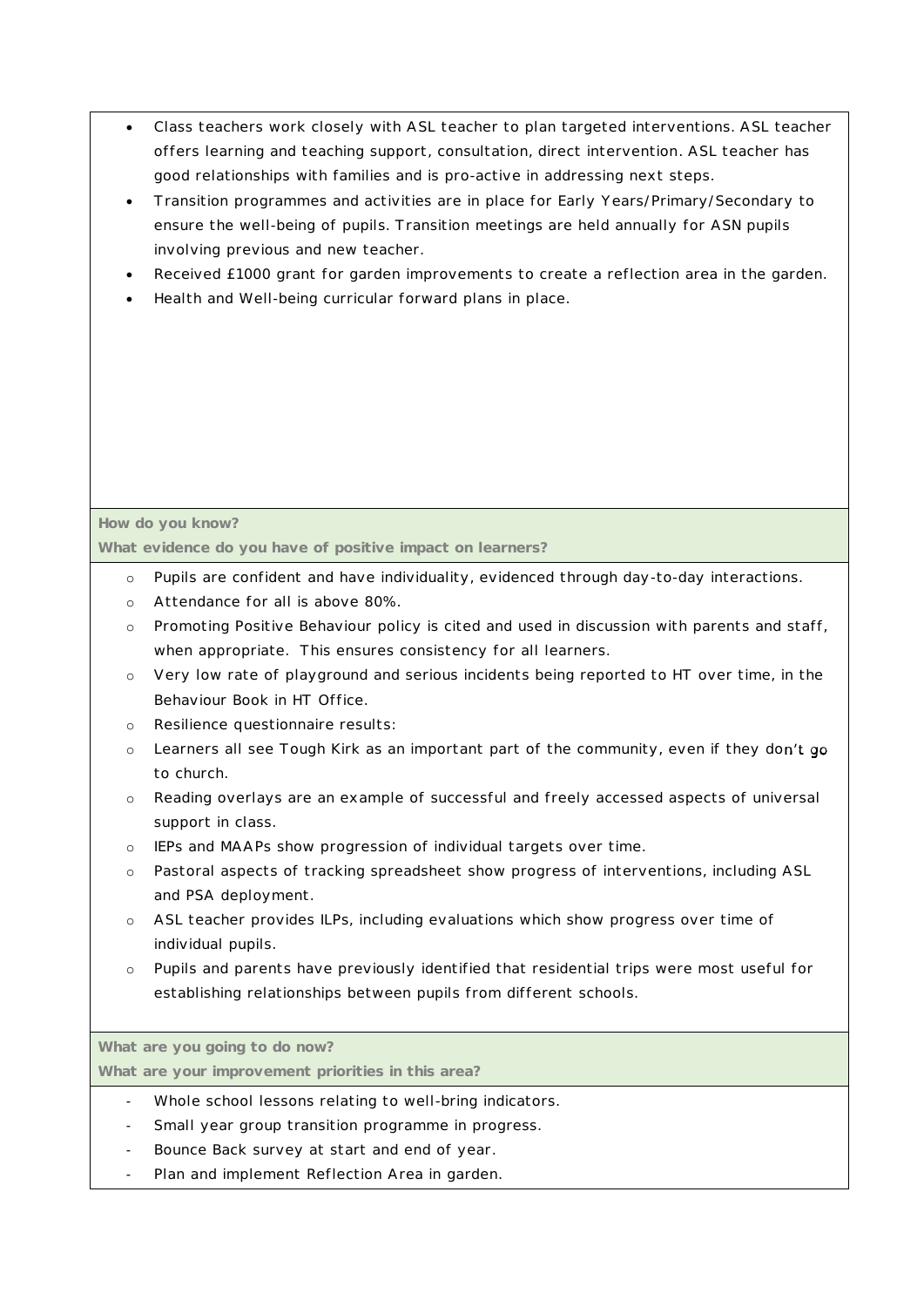- Values input to whole school in Assemblies.
- Review Seesaw.
- RRS Silver Award application by Health Group.
- Health and Wellbeing policy to be written.

**QI 3.2 Raising attainment and achievement**

**Attainment in literacy and numeracy**

**Attainment over time**

**Overall quality of learners'** achievement

**Equity for all learners**

Relevant NIF priority: All

Relevant NIF driver(s): Assessment of children's progress, School improvement, Performance information

Level of quality for core QI:

(HGIOS?4/HGIOELC? 1-6 scale)

#### **How well are you doing?**

What's working well for your learners?

- Attainment review with Cluster HTs regularly undertaken.
- There is a positive picture of attainment for Tough School.
	- Most learners (75%) are achieving appropriate progress, expected levels or exceeding expectations in Writing.
	- Almost all learners (87%) are achieving appropriate progress, expected levels or exceeding expectations in Reading.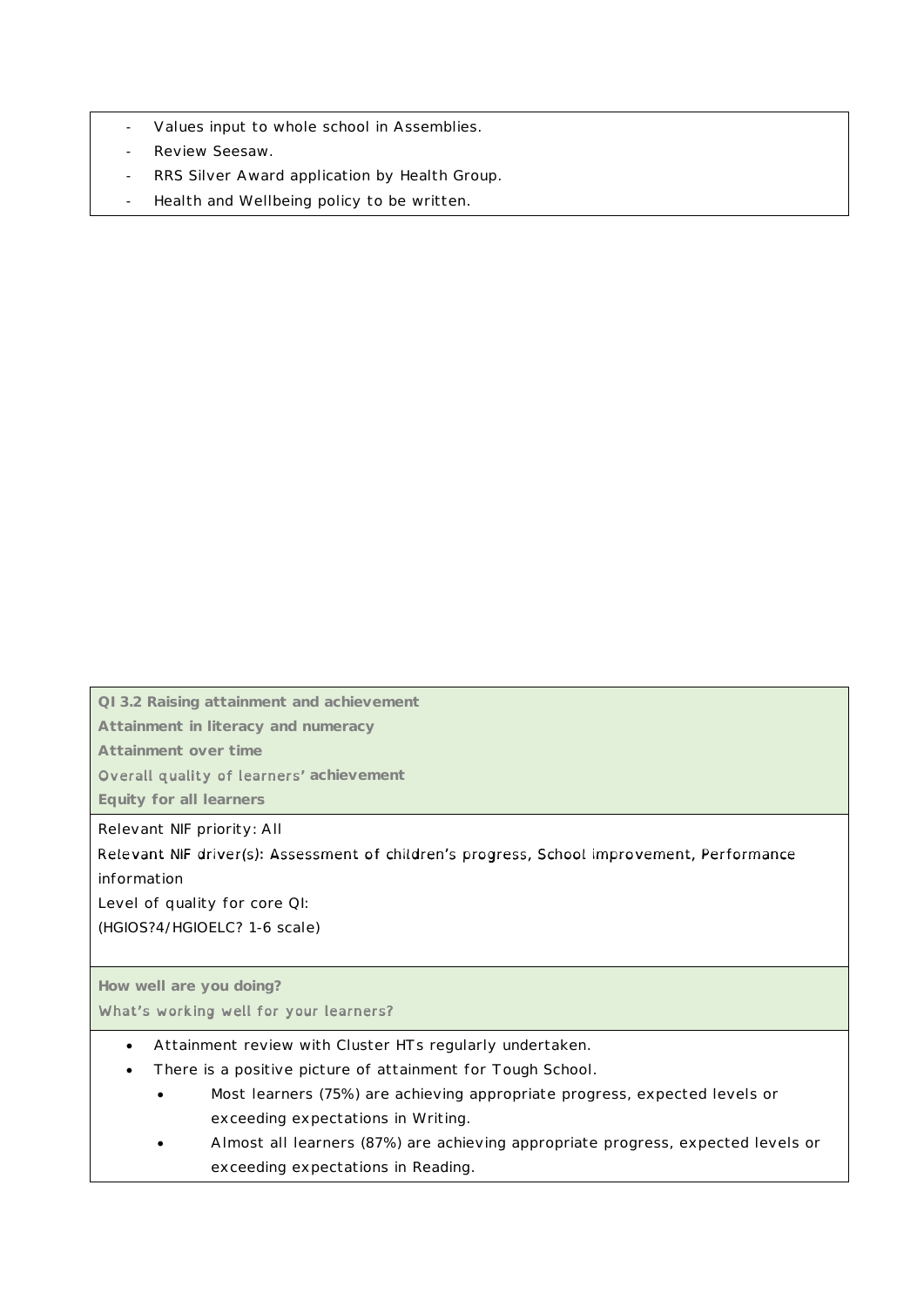- Almost all learners (91%) are achieving appropriate progress, expected levels or exceeding expectations in Numeracy.
- Universal supports are in place and targeted interventions for identified pupils and groups are put in place for those who need support.
- The school has a robust TMR system in place which is discussed termly with staff to ensure individual pupil progress is tracked. Next steps are clearly identified and planned for. Interventions are also regularly reviewed for impact.
- All staff have a good understanding of expected standards in literacy and numeracy supported by the national benchmarks and E&Os.
- Pupil Equity Funding has been used to support the development of:
	- Talk for Writing
	- Forest Schools to improve Health and Wellbeing
- All pupils are successful, confident and responsible almost all the time. They contribute to the life and work of the school. Their opinions are sought and acted upon allowing them ownership of initiatives and their school community, such as CLAN Little Lighthouse and Home Learning Survey. All pupils are involved in whole school development groups and pupil voice forms part of self-evaluation activities.
- Out-of-school and in-school achievements are recognised and shared across the school. The school track this information (found in Tracking) to ensure identification of any pupil at risk of missing out.
- Attendance levels are generally high, exclusion rates are low, and inclusion is successful for most pupils.

#### **How do you know?**

**What evidence do you have of positive impact on learners?**

- o HTs reassured of sound professional judgements through discussion and moderation with other HTs, making any curricular changes for the learners well informed.
- o Tracking spreadsheet shows progress over time in Literacy, Numeracy and pastoral concerns.
- o ASL teacher provides ILPs, including evaluations which show progress over time of individual pupils.
- o Using benchmarks in tracking and monitoring discussions make these standards relevant to the learners.
- o Difficult to assess PEF due to length of the in-school year.
- o Attendance recorded through Seemis is generally high. Any anomalies of this are tracked and support offered.
- o **Impact of PEF spending difficult to measure due to interrupted learning due to blanket whole school closure.**

**What are you going to do now?**

**What are your improvement priorities in this area?**

- Pupil participation in wider community.
- Review use of National Benchmarks in Seesaw.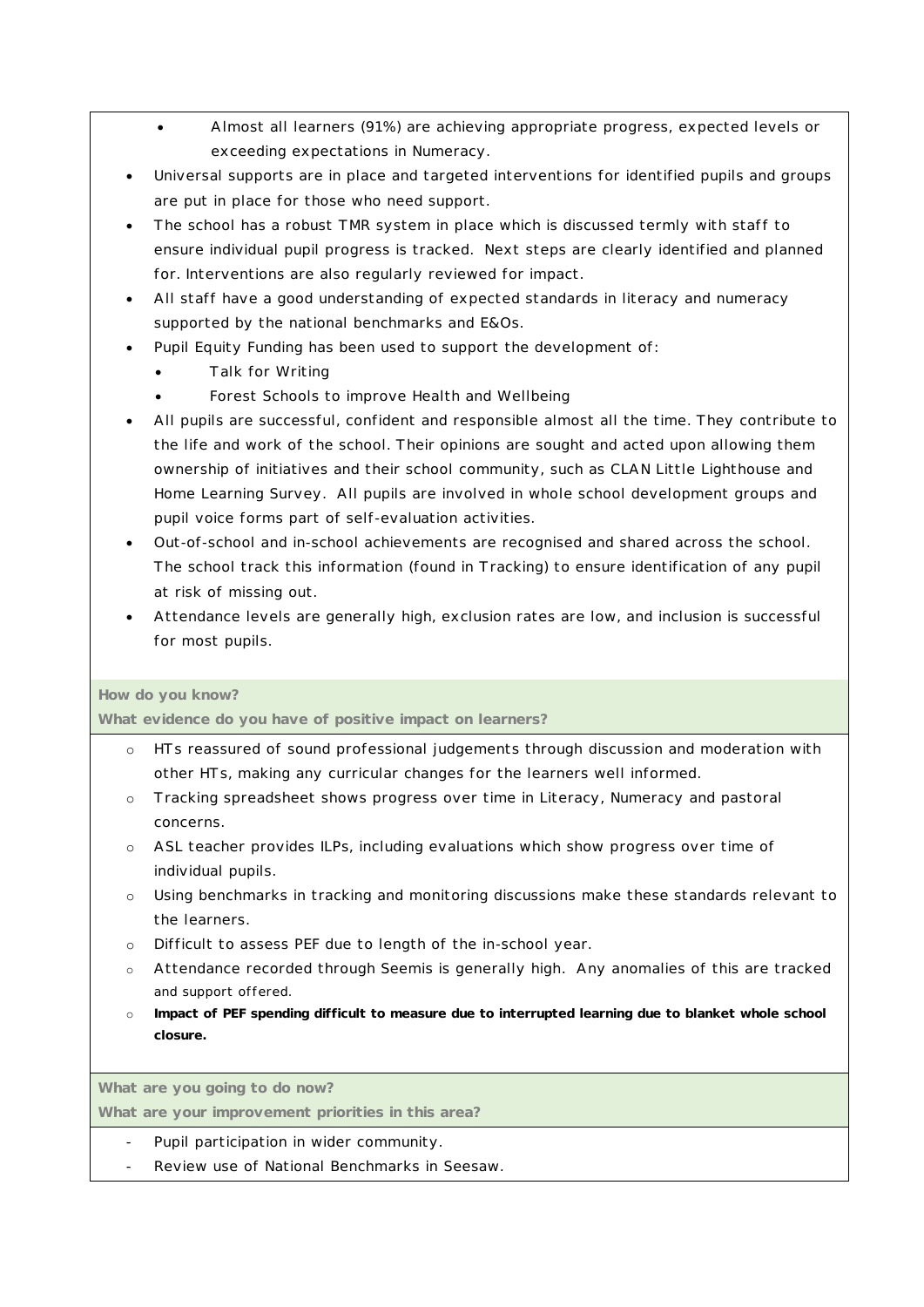- Minutes of Task Groups sessions.
- IDL planner has evidence of KWL grids.
- Forest Schools to continue.
- P7 lunchclubs in Term 3.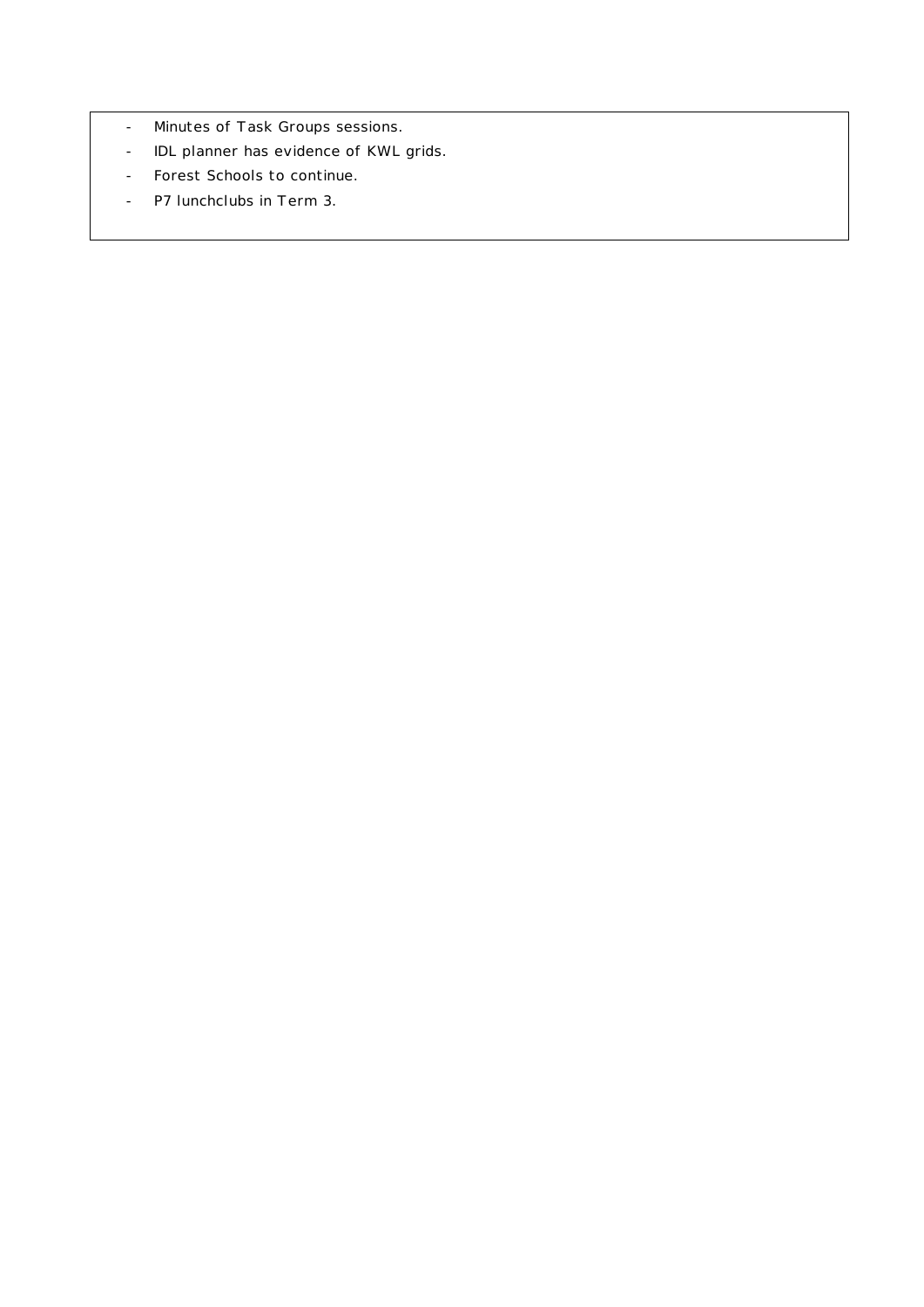#### **PEF 2021-2022**

|                | Some pupils lack opportunities for achievement outside of school, |                                                                |       |         |  |  |
|----------------|-------------------------------------------------------------------|----------------------------------------------------------------|-------|---------|--|--|
|                | contributing to Health and Wellbeing.                             |                                                                |       |         |  |  |
|                | Resilience survey results and playground behaviours have          |                                                                |       |         |  |  |
| Identified gap |                                                                   | deteriorated during the past two years following blanket whole |       |         |  |  |
|                | school closure.                                                   |                                                                |       |         |  |  |
|                |                                                                   | 75% of learners on track or exceeding expectations in Writing. |       |         |  |  |
|                | FTE/Hours/<br>Details<br>Cost                                     |                                                                |       |         |  |  |
|                |                                                                   |                                                                | No.   | 2021/22 |  |  |
|                | Teaching staff                                                    | Teacher<br>time<br>out                                         | 1 day | £210    |  |  |
|                |                                                                   |                                                                |       |         |  |  |
|                |                                                                   | for training day                                               |       |         |  |  |
|                | Resources/Equipment/                                              | Zen Den                                                        |       | £604    |  |  |
|                | Materials                                                         | establishment                                                  |       |         |  |  |
|                |                                                                   | White Rose Maths                                               |       | £300    |  |  |
|                |                                                                   | workbooks                                                      |       |         |  |  |
|                |                                                                   | Zen Den (Nurture                                               |       | £150    |  |  |
|                |                                                                   | Area) completion                                               |       |         |  |  |
| Expenditure    | Commissioned/purchased                                            | Forest schools level                                           |       | £1080   |  |  |
|                | services/partners                                                 | 3 trained                                                      |       |         |  |  |
|                |                                                                   | professional                                                   |       |         |  |  |
|                |                                                                   | delivered sessions -                                           |       |         |  |  |
|                |                                                                   | 4 per class=8 total                                            |       |         |  |  |
|                |                                                                   | Talk for Writing                                               |       |         |  |  |
|                |                                                                   | training                                                       |       | £40     |  |  |
|                | Total (inc Carry                                                  |                                                                |       | £2384   |  |  |
|                | Forward)                                                          |                                                                |       |         |  |  |
|                |                                                                   |                                                                |       |         |  |  |
|                |                                                                   |                                                                |       |         |  |  |
|                | Talk for Writing                                                  |                                                                |       |         |  |  |
|                | learners to move from dependence towards<br>Help                  |                                                                |       |         |  |  |
|                | independence with the teacher using shared and guided             |                                                                |       |         |  |  |
|                | teaching to develop the ability in children to write              |                                                                |       |         |  |  |
| Expected       | creatively and powerfully.                                        |                                                                |       |         |  |  |
| outcomes       |                                                                   | Focus on the extensive use of classroom talk to help           |       |         |  |  |
|                |                                                                   | children become familiar with a range of text genres.          |       |         |  |  |
|                |                                                                   | Will enable learners to write a range of quality non-fiction   |       |         |  |  |
|                | texts.                                                            |                                                                |       |         |  |  |
|                |                                                                   |                                                                |       |         |  |  |
|                | Forest Schools                                                    |                                                                |       |         |  |  |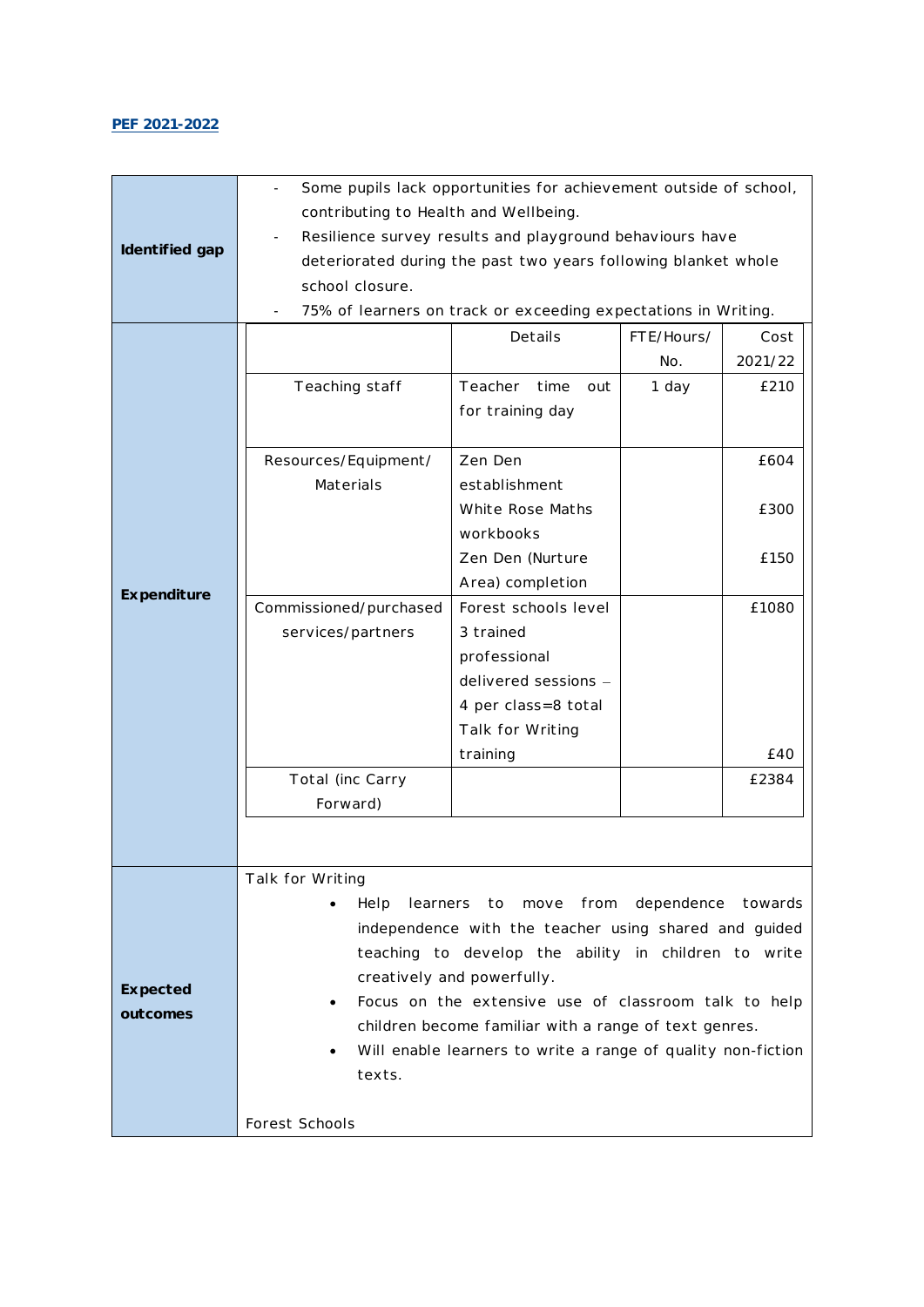|                               | Forest School aims to promote the holistic development of<br>$\bullet$<br>all<br>involved,<br>fostering<br>resilient,<br>confident,<br>those<br>independent and creative learners<br>Forest School takes place in a woodland or natural wooded<br>$\bullet$<br>environment to support the development of a relationship<br>between the learner and the natural world.<br>Zen Den (Nurture Area)<br>Create a space which is safe, predictable, structured and<br>calming to support learners with their social and emotional<br>development needs.                                                                                                                                                                                                                                                                                                                                                                                                                                                                                                                                                                                                                                                                                                                                                                                       |
|-------------------------------|-----------------------------------------------------------------------------------------------------------------------------------------------------------------------------------------------------------------------------------------------------------------------------------------------------------------------------------------------------------------------------------------------------------------------------------------------------------------------------------------------------------------------------------------------------------------------------------------------------------------------------------------------------------------------------------------------------------------------------------------------------------------------------------------------------------------------------------------------------------------------------------------------------------------------------------------------------------------------------------------------------------------------------------------------------------------------------------------------------------------------------------------------------------------------------------------------------------------------------------------------------------------------------------------------------------------------------------------|
| Impact<br><b>Measurements</b> | Independent Writing Skills and Understanding<br>Will be measured formatively using trends shown in<br>$\bullet$<br>frequent observations of writing<br>Will be measured as a baseline and summatively through<br>Scottish Criterion Scale or similar assessments.<br>Attainment in Writing<br>Will be measured summatively through SNSA scores and<br>$\bullet$<br>teacher judgement through ongoing assessments.<br>Will be measured summatively through tracking results<br>$\bullet$<br>three times a year.<br>Impact of Forest Schools<br>Will be measured mainly through observations of<br>How our pupils adapt to a different learning environment.<br>$\bullet$<br>How our learners cooperate in a variety of activities.<br>$\bullet$<br>What skills and attitudes our learners bring back into the<br>$\bullet$<br>classroom with them.<br>How our learners' social skills develop.<br>How confidence improves in specific learners, especially<br>our FSM pupils.<br>How effectively our learners become involved in planning<br>$\bullet$<br>for learning and using their own opinions and ideas.<br>Impact of Zen Den (Nurture Area)<br>Will be measured mainly through observations of<br>Improved social and emotional behaviour through its use.<br>Identifying specific children in the Resilience Survey to<br>track. |

#### **Capacity for improvement**

School staff are fully committed to the principle of continuous improvement. We wish to provide the very best for every child in our care. In this task, we are increasingly advised by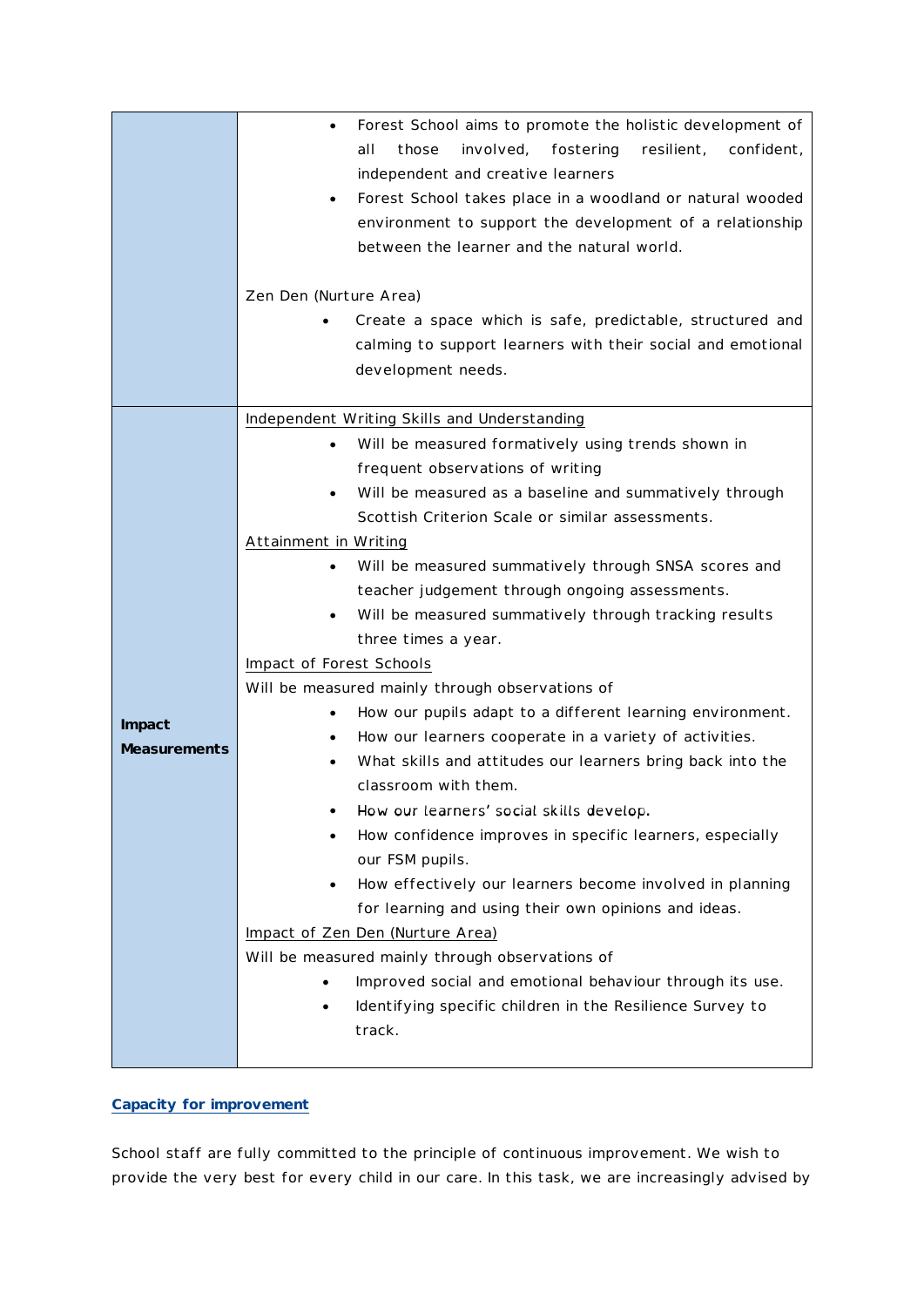performance data, such as pupil attainment data, so we can see clearly 'what' we need to improve.

We will continue to look inwards, outwards and forwards to prepare and equip our young people for their future. We will continue to work in partnership with parents, health professionals, and others to 'get it right' for every child.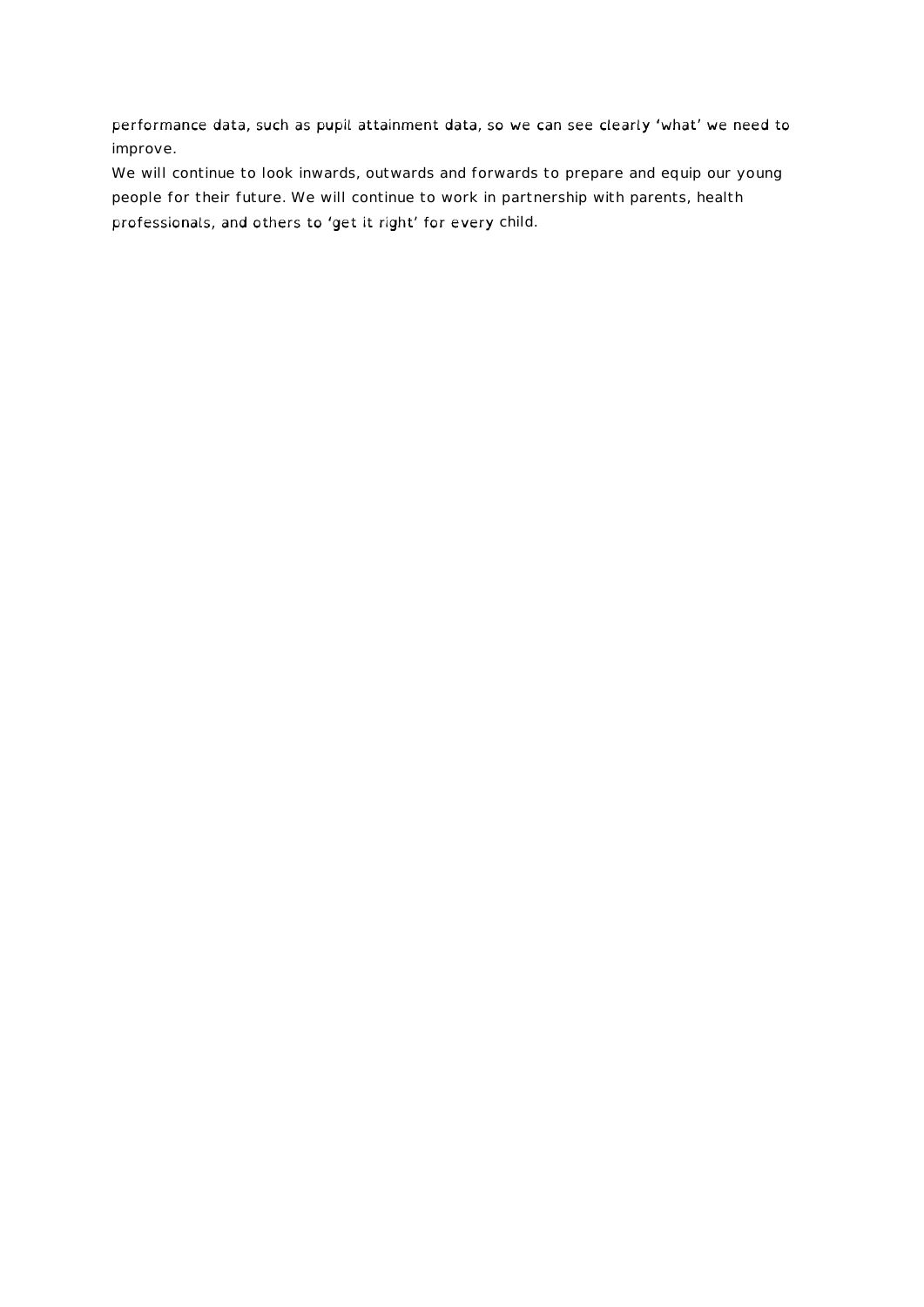## **Action plan 1**

| <b>National Improvement Framework</b><br><b>Priorities</b><br>Improvement in attainment,<br>$\bullet$<br>particularly in literacy and<br>numeracy.<br>Closing the attainment gap<br>between the most and least<br>disadvantaged children.<br>Improvement in children and<br>young people's health and<br>wellbeing.<br>Improvement in employability<br>skills and sustained, positive<br>destinations.<br><b>Key drivers of improvement</b><br>School leadership<br>Teacher professionalism<br><b>Parental engagement</b> | <b>HGIOS</b> and <b>ELCC</b><br>Self-evaluation for self-improvement<br>1.1<br>1.2<br><b>Leadership for learning</b><br>1.3<br><b>Leadership of change</b><br>Leadership and management of<br>1.4<br>practitioners<br>staff/<br>Management of resources to<br>1.5<br>promote equity<br>2.1<br>Safeguarding and child protection<br>2.2<br><b>Curriculum</b><br>2.3<br>Learning teaching and assessment<br>2.4<br><b>Personalised support</b><br>2.5<br><b>Family learning</b><br>2.6<br>Transitions<br>2.7<br><b>Partnerships</b><br>3.1<br>Improving/ensuring wellbeing,<br>equality and<br>inclusion<br><b>Specific to HGIOS 4</b><br>Raising attainment and achievement<br>3.2 |                           |                             | <b>Aberdeenshire Priorities:</b><br>1. Improving learning, teaching<br>and assessment.<br>2. Partnership working to raise<br>attainment.<br>3. Developing leadership at all<br>levels.<br>4 Improvement through self-<br>evaluation. |                                                                                                         |
|---------------------------------------------------------------------------------------------------------------------------------------------------------------------------------------------------------------------------------------------------------------------------------------------------------------------------------------------------------------------------------------------------------------------------------------------------------------------------------------------------------------------------|-----------------------------------------------------------------------------------------------------------------------------------------------------------------------------------------------------------------------------------------------------------------------------------------------------------------------------------------------------------------------------------------------------------------------------------------------------------------------------------------------------------------------------------------------------------------------------------------------------------------------------------------------------------------------------------|---------------------------|-----------------------------|--------------------------------------------------------------------------------------------------------------------------------------------------------------------------------------------------------------------------------------|---------------------------------------------------------------------------------------------------------|
| Assessment of children's progress<br><b>School improvement</b>                                                                                                                                                                                                                                                                                                                                                                                                                                                            | 3.3<br>employability                                                                                                                                                                                                                                                                                                                                                                                                                                                                                                                                                                                                                                                              | Increasing creativity and |                             |                                                                                                                                                                                                                                      |                                                                                                         |
| <b>Performance Information</b>                                                                                                                                                                                                                                                                                                                                                                                                                                                                                            |                                                                                                                                                                                                                                                                                                                                                                                                                                                                                                                                                                                                                                                                                   |                           |                             |                                                                                                                                                                                                                                      |                                                                                                         |
| Priority 1 : To improve learner resilience in Maths and<br>Data/evidence informing priority:<br>Numeracy.<br>Observations by Class Teachers have identified this as a barrier<br>to continued successful learning in Maths and Numeracy.<br>Annual Resilience Survey reinforces this view.                                                                                                                                                                                                                                |                                                                                                                                                                                                                                                                                                                                                                                                                                                                                                                                                                                                                                                                                   |                           |                             |                                                                                                                                                                                                                                      |                                                                                                         |
| <b>Key actions</b>                                                                                                                                                                                                                                                                                                                                                                                                                                                                                                        |                                                                                                                                                                                                                                                                                                                                                                                                                                                                                                                                                                                                                                                                                   | <b>By whom</b>            | When?                       | <b>How will we</b><br>evaluate impact?<br>(Measurements<br>of success)                                                                                                                                                               | <b>Progress</b><br><b>On Track</b><br><b>Behind</b><br><b>Schedule</b><br><b>Not</b><br><b>Achieved</b> |
| Pupil Maths Resilience Questionnaire.                                                                                                                                                                                                                                                                                                                                                                                                                                                                                     |                                                                                                                                                                                                                                                                                                                                                                                                                                                                                                                                                                                                                                                                                   | <b>KP</b>                 | Sept '21<br>and<br>June '22 | <b>Survey will show</b><br>improvement.                                                                                                                                                                                              |                                                                                                         |
| Whole school to take part in Maths Week<br>Scotland.                                                                                                                                                                                                                                                                                                                                                                                                                                                                      |                                                                                                                                                                                                                                                                                                                                                                                                                                                                                                                                                                                                                                                                                   | <b>Teaching</b><br>staff  | Sept '21                    | Survey will show<br>improvement.                                                                                                                                                                                                     |                                                                                                         |
| Link careers to new topics in Maths.                                                                                                                                                                                                                                                                                                                                                                                                                                                                                      |                                                                                                                                                                                                                                                                                                                                                                                                                                                                                                                                                                                                                                                                                   | <b>Teaching</b><br>staff  | Oct '21<br>onwards          | <b>Survey will show</b><br>improvement.                                                                                                                                                                                              |                                                                                                         |
| <b>Seesaw Maths focus.</b>                                                                                                                                                                                                                                                                                                                                                                                                                                                                                                |                                                                                                                                                                                                                                                                                                                                                                                                                                                                                                                                                                                                                                                                                   | <b>Teaching</b><br>staff  | Oct '21<br>onwards          | <b>Positivity of Seesaw</b><br>posts improving<br>over time.                                                                                                                                                                         |                                                                                                         |
| Begin Growth Mindset whole school<br>inputs, including Learning Critters and<br>Learning Pit.                                                                                                                                                                                                                                                                                                                                                                                                                             |                                                                                                                                                                                                                                                                                                                                                                                                                                                                                                                                                                                                                                                                                   | <b>LS</b>                 | <b>Nov '21</b>              | Survey will show<br>improvement.                                                                                                                                                                                                     |                                                                                                         |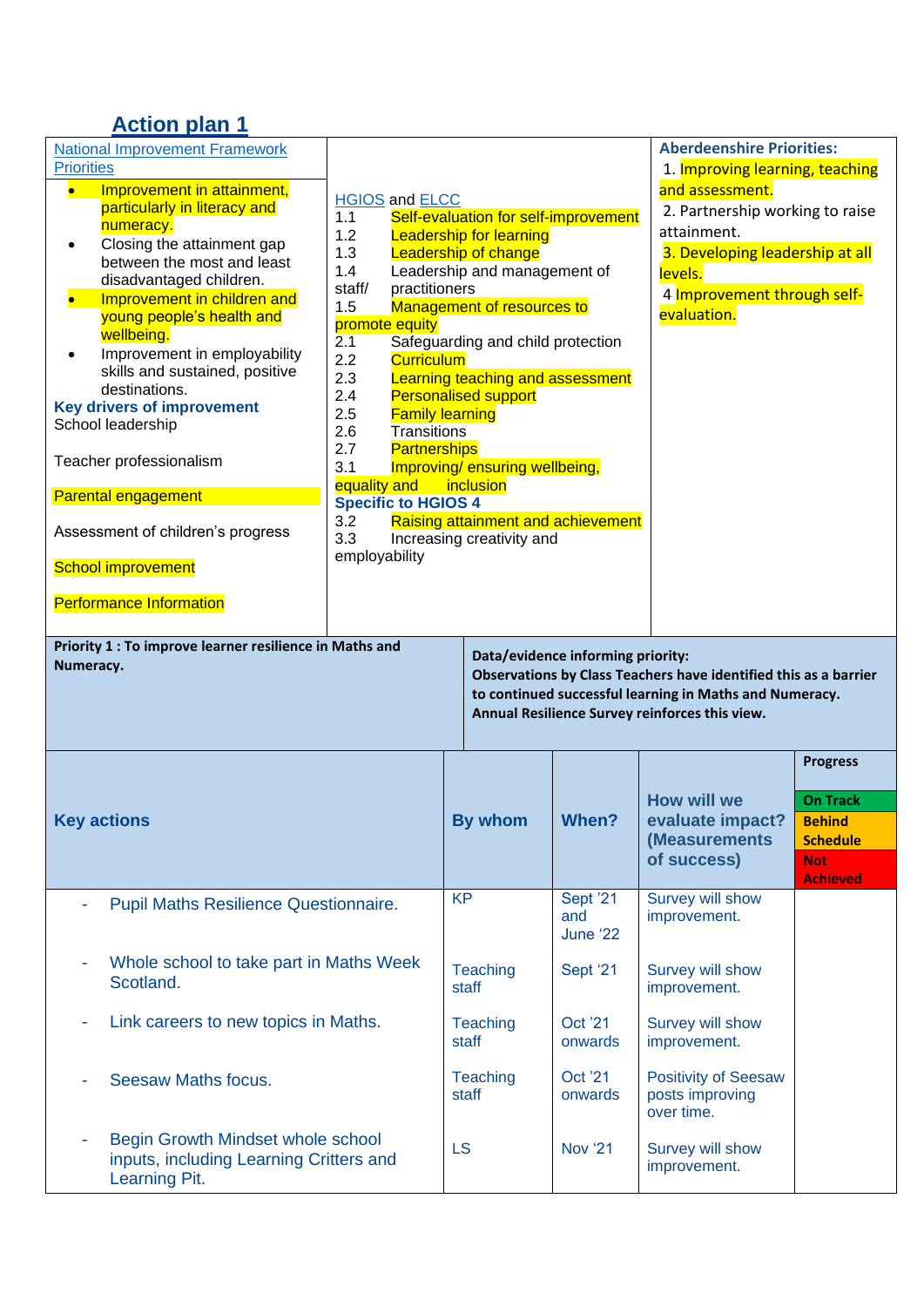|                                                                                                                      |              |                   | <b>Staff observations</b><br>will be more<br>positive.                          |
|----------------------------------------------------------------------------------------------------------------------|--------------|-------------------|---------------------------------------------------------------------------------|
| <b>SEAL (Stages of Early Arithmetical</b><br>Learning) training. LM/KP to attend and<br>feed back to LS, HG and AMS. | LM/KP        | When<br>available | <b>Staff observations</b><br>will be more<br>positive.                          |
| Maths Anxiety and Resilience training.<br>LM/KP to attend and feed back to LS, HG<br>and AMS.                        | LM/KP        | When<br>available | <b>Staff observations</b><br>will be more<br>positive.                          |
| <b>Maths Family Learning Challenge</b>                                                                               | <b>KP</b>    | Mar '22           | <b>Comments back</b><br>from parents will be<br>constructive and<br>reflective. |
| <b>Maths Open Afternoon</b>                                                                                          | <b>KP/LS</b> | Apr '22           | Positive post-it<br>comments from<br>parents.                                   |
| Community Maths Challenge goes out in<br>post boxes and to businesses.                                               | <b>KP/LM</b> | May '22           | Responses to<br>challenge will be<br>reflective and<br>positive.                |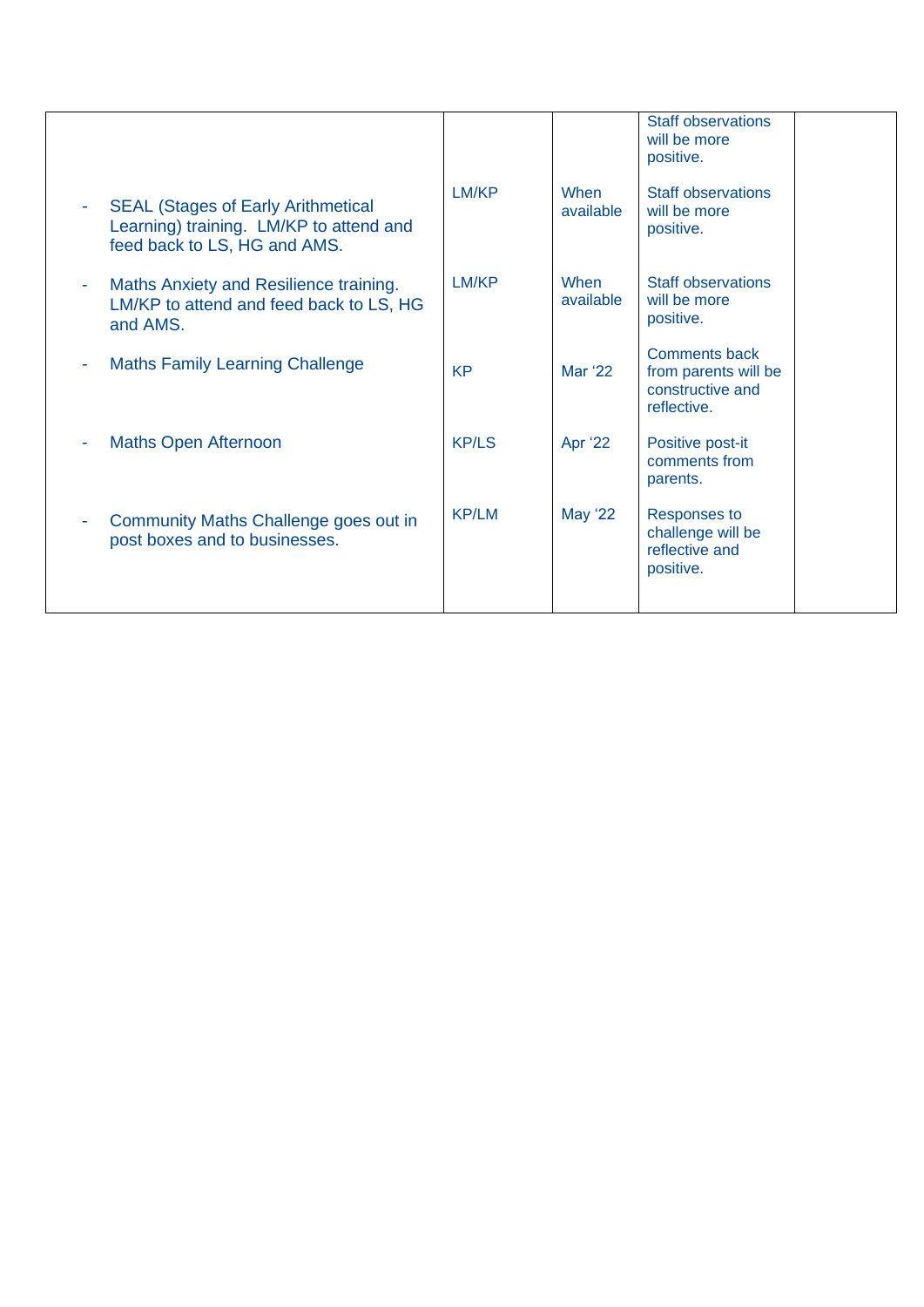## **Action plan 2**

| <b>National Improvement Framework</b>                                                                                                                                                                                                                                                                                                                                                                                          |                                                                                                                                                                                                                                                                                                                                                                                                                                                                                       |                                                                 |                                                                                      | <b>Aberdeenshire Priorities:</b>                                                                                                                                                                                                                          |                                                                   |
|--------------------------------------------------------------------------------------------------------------------------------------------------------------------------------------------------------------------------------------------------------------------------------------------------------------------------------------------------------------------------------------------------------------------------------|---------------------------------------------------------------------------------------------------------------------------------------------------------------------------------------------------------------------------------------------------------------------------------------------------------------------------------------------------------------------------------------------------------------------------------------------------------------------------------------|-----------------------------------------------------------------|--------------------------------------------------------------------------------------|-----------------------------------------------------------------------------------------------------------------------------------------------------------------------------------------------------------------------------------------------------------|-------------------------------------------------------------------|
| <b>Priorities</b><br>Improvement in attainment,<br>$\bullet$<br>particularly in literacy and<br>numeracy.<br>Closing the attainment gap<br>between the most and least<br>disadvantaged children.<br>Improvement in children and<br>young people's health and<br>wellbeing.<br>Improvement in employability<br>skills and sustained, positive<br>destinations.<br><b>Key drivers of improvement</b><br><b>School leadership</b> | <b>HGIOS and ELCC</b><br>1.1<br>Self-evaluation for self-improvement<br>1.2<br><b>Leadership for learning</b><br>1.3<br><b>Leadership of change</b><br>Leadership and management of<br>1.4<br>practitioners<br>staff/<br>1.5<br>Management of resources to<br>promote equity<br>Safeguarding and child protection<br>2.1<br>2.2<br><b>Curriculum</b><br>Learning teaching and assessment<br>2.3<br>Personalised support<br>2.4<br>2.5<br>Family learning<br>2.6<br><b>Transitions</b> |                                                                 |                                                                                      | 1. Improving learning, teaching<br>and assessment.<br>2. Partnership working to raise<br>attainment.<br>3. Developing leadership at all<br>levels.<br>4 Improvement through self-<br>evaluation.                                                          |                                                                   |
| Teacher professionalism                                                                                                                                                                                                                                                                                                                                                                                                        | 2.7<br>Partnerships<br>3.1                                                                                                                                                                                                                                                                                                                                                                                                                                                            | Improving/ ensuring wellbeing,                                  |                                                                                      |                                                                                                                                                                                                                                                           |                                                                   |
| Parental engagement                                                                                                                                                                                                                                                                                                                                                                                                            | equality and<br><b>Specific to HGIOS 4</b>                                                                                                                                                                                                                                                                                                                                                                                                                                            | inclusion                                                       |                                                                                      |                                                                                                                                                                                                                                                           |                                                                   |
| <b>Assessment of children's progress</b>                                                                                                                                                                                                                                                                                                                                                                                       | 3.2<br>3.3<br>employability                                                                                                                                                                                                                                                                                                                                                                                                                                                           | Raising attainment and achievement<br>Increasing creativity and |                                                                                      |                                                                                                                                                                                                                                                           |                                                                   |
| <b>School improvement</b>                                                                                                                                                                                                                                                                                                                                                                                                      |                                                                                                                                                                                                                                                                                                                                                                                                                                                                                       |                                                                 |                                                                                      |                                                                                                                                                                                                                                                           |                                                                   |
| Performance Information                                                                                                                                                                                                                                                                                                                                                                                                        |                                                                                                                                                                                                                                                                                                                                                                                                                                                                                       |                                                                 |                                                                                      |                                                                                                                                                                                                                                                           |                                                                   |
| Priority 2 : To develop our teaching pedagogies to effectively<br>include play-based learning.                                                                                                                                                                                                                                                                                                                                 |                                                                                                                                                                                                                                                                                                                                                                                                                                                                                       |                                                                 | Data/evidence informing priority:<br><b>Reading Test and Schonell Spelling Test.</b> | Our tracking of Literacy shows that 76% of learners are on track<br>or exceeding expectations, compared to 90% in Numeracy. This<br>is done through professional judgement, SNSA and other<br>tracking tasks, such as Scottish Criterion Scale, New Group |                                                                   |
|                                                                                                                                                                                                                                                                                                                                                                                                                                |                                                                                                                                                                                                                                                                                                                                                                                                                                                                                       |                                                                 |                                                                                      |                                                                                                                                                                                                                                                           | <b>Progress</b>                                                   |
| <b>Key actions</b>                                                                                                                                                                                                                                                                                                                                                                                                             |                                                                                                                                                                                                                                                                                                                                                                                                                                                                                       |                                                                 |                                                                                      |                                                                                                                                                                                                                                                           |                                                                   |
|                                                                                                                                                                                                                                                                                                                                                                                                                                |                                                                                                                                                                                                                                                                                                                                                                                                                                                                                       | By whom                                                         | When?                                                                                | <b>How will we</b><br>evaluate impact?<br>(Measurements<br>of success)                                                                                                                                                                                    | <b>On Track</b><br><b>Behind</b><br><b>Schedule</b><br><b>Not</b> |
| Speak to Caroline Brunton regarding Play<br>Based Learning (PBL).                                                                                                                                                                                                                                                                                                                                                              |                                                                                                                                                                                                                                                                                                                                                                                                                                                                                       | <b>LM</b>                                                       | <b>Aug '21</b>                                                                       | Notes directly<br>inform plan.                                                                                                                                                                                                                            | <b>Achieved</b>                                                   |
| Trial PBL in P1-4.                                                                                                                                                                                                                                                                                                                                                                                                             |                                                                                                                                                                                                                                                                                                                                                                                                                                                                                       | <b>LS</b>                                                       | <b>Aug '21</b>                                                                       | Staff comment on                                                                                                                                                                                                                                          |                                                                   |
| Review PBL in P1-4.                                                                                                                                                                                                                                                                                                                                                                                                            |                                                                                                                                                                                                                                                                                                                                                                                                                                                                                       | <b>Teaching</b><br>staff                                        | <b>Nov '21</b>                                                                       | quality of teaching.<br><b>Review informs</b><br>emerging practice<br>and in P5-7 and<br>continuing practice<br>in P1-4.                                                                                                                                  |                                                                   |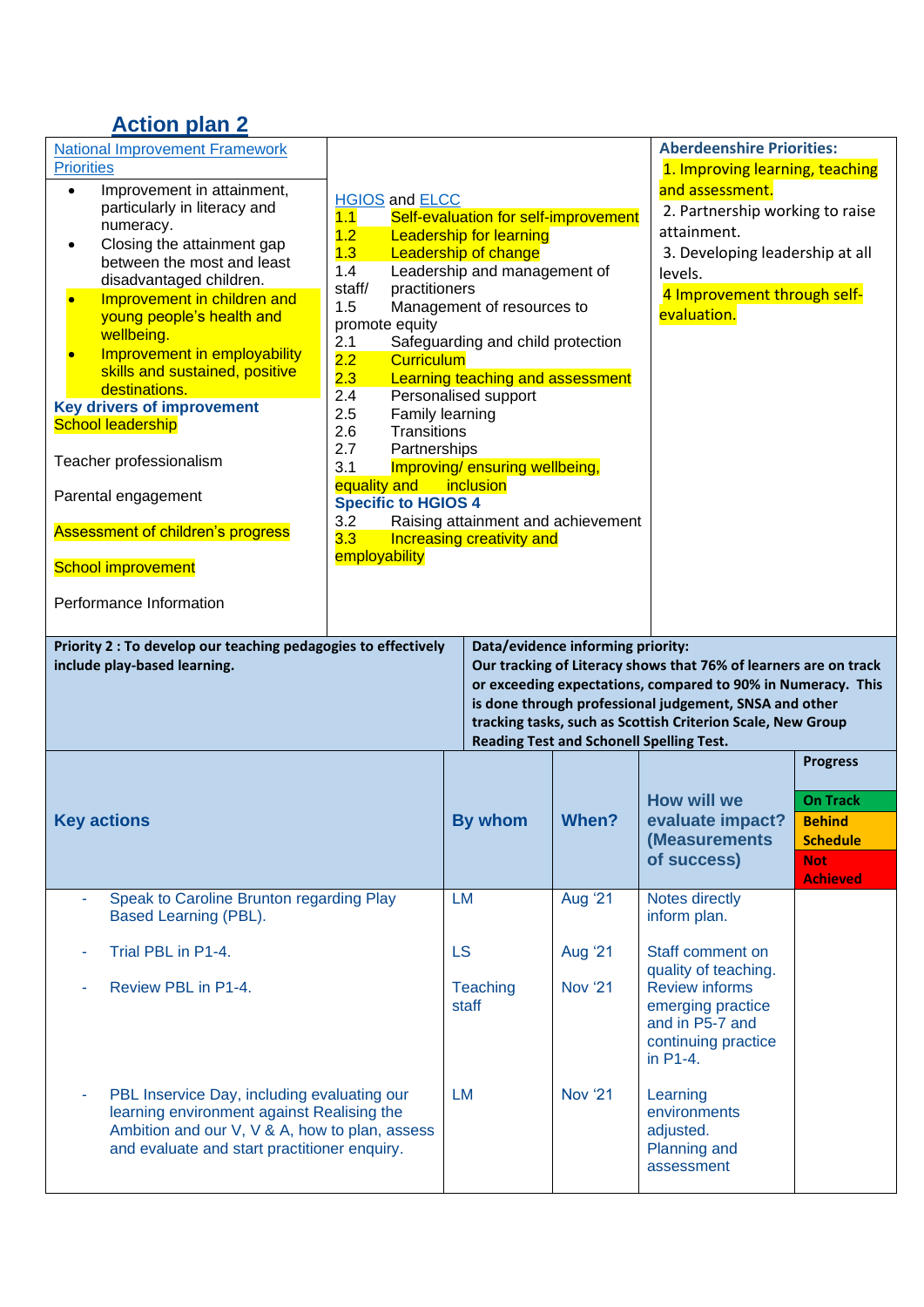|   |                                                                           |                          |                | processes<br>amended.                           |  |
|---|---------------------------------------------------------------------------|--------------------------|----------------|-------------------------------------------------|--|
|   | Begin PBL in P5-7.                                                        | KP, LM and               | Dec '21        |                                                 |  |
|   |                                                                           | <b>JM</b>                |                | <b>Practitioner enquiry</b>                     |  |
|   | <b>Creativity Inservice Day.</b>                                          | <b>KP</b>                | <b>Feb</b> '22 | plans and results.                              |  |
|   |                                                                           |                          |                | Staff comment on                                |  |
|   |                                                                           |                          |                | ease of introducing                             |  |
|   |                                                                           |                          |                | <b>Creativity Skills into</b><br>the classroom. |  |
|   | "What is Creativity?" pupil poster.                                       | <b>KP</b>                | <b>Feb '22</b> |                                                 |  |
|   |                                                                           |                          | and Year       | Better quality poster                           |  |
|   |                                                                           |                          | 2              | content.                                        |  |
| ÷ | Introduce the 4 Creativity Skills (curiosity,                             | <b>KP/LS</b>             | <b>Feb '22</b> |                                                 |  |
|   | open-mindedness, imagination, problem                                     |                          |                | Staff, parent and                               |  |
|   | solving) to learners, one per week. Share with<br>parents through Seesaw. |                          |                | pupil comment<br>through HT post-it             |  |
|   |                                                                           |                          |                | board.                                          |  |
|   | Include Creativity Skills in weekly plans.                                | <b>Teaching</b>          | <b>Feb</b> '22 |                                                 |  |
|   |                                                                           | staff                    |                | Weekly plans.                                   |  |
|   | Immersive staff CPDs on Creativity Skills.                                | LM/KP                    | Mar '22        |                                                 |  |
|   |                                                                           |                          |                | <b>Staff comment</b>                            |  |
|   |                                                                           |                          |                | through HT post-it<br>board.                    |  |
|   | Link one lesson per day to Creativity Skills.                             | KP, LS and               | <b>Mar '22</b> |                                                 |  |
|   |                                                                           | <b>JM</b>                |                | Evaluations on                                  |  |
|   |                                                                           | <b>KP</b>                | Apr '22        | weekly plans.                                   |  |
|   | Create interactive Creativity Wall in GP Room.                            |                          |                | Display will be used                            |  |
|   |                                                                           |                          |                | and changing.                                   |  |
|   | Review PBL in both classes.                                               | <b>Teaching</b><br>staff | <b>May '22</b> | Adjustments to                                  |  |
|   |                                                                           |                          |                | practice made                                   |  |
|   |                                                                           |                          |                | accordingly.                                    |  |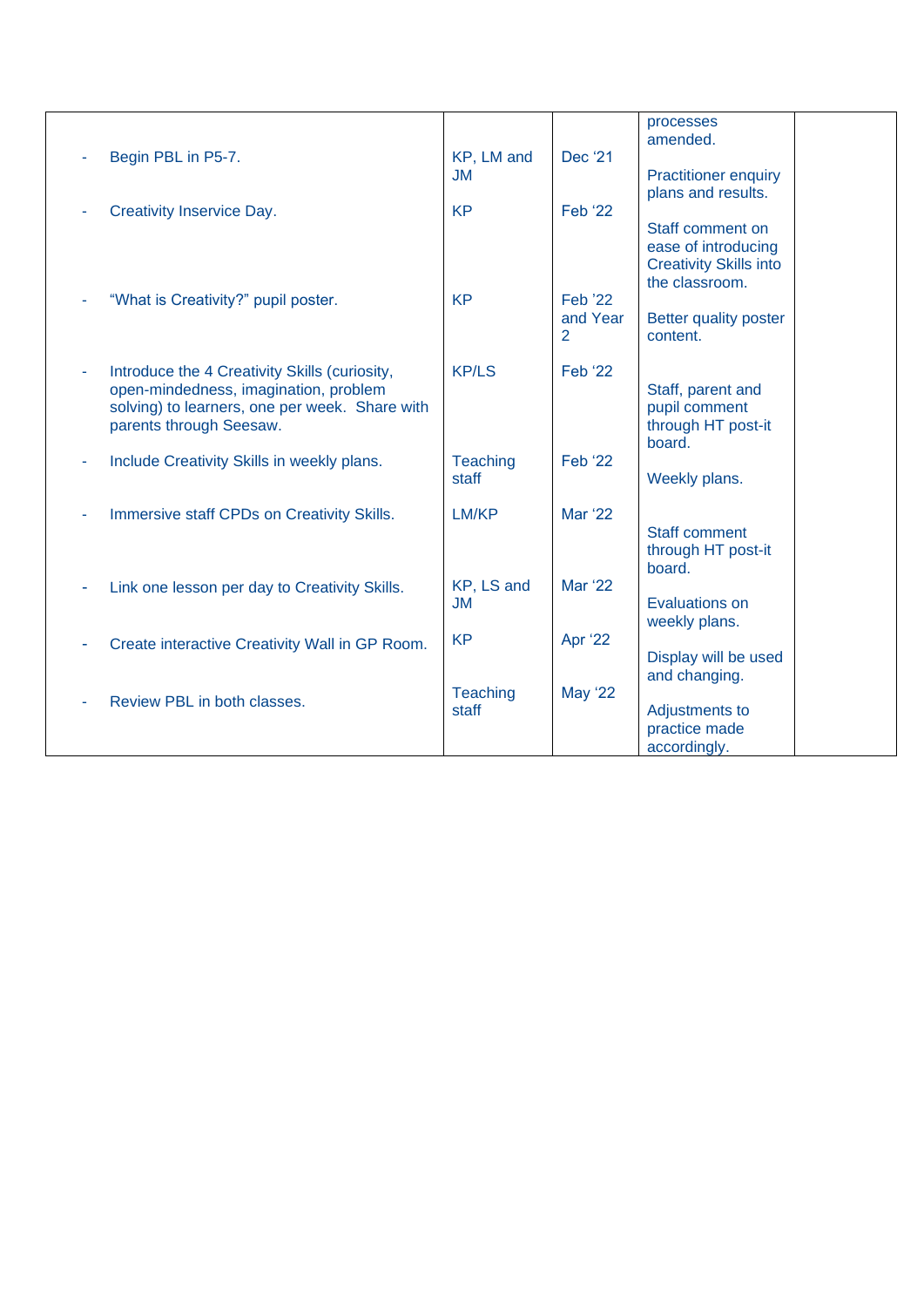## **Action plan 3**

| <b>National Improvement Framework</b><br><b>Priorities</b><br>Improvement in attainment,<br>$\bullet$<br>particularly in literacy and<br>numeracy.<br>Closing the attainment gap<br>between the most and least<br>disadvantaged children.<br>Improvement in children and<br>young people's health and<br>wellbeing.<br>Improvement in employability<br>skills and sustained, positive<br>destinations.<br><b>Key drivers of improvement</b><br><b>School leadership</b><br><b>Teacher professionalism</b><br>Parental engagement<br>Assessment of children's progress<br><b>School improvement</b><br>Performance Information | <b>HGIOS and ELCC</b><br>1.1<br>Self-evaluation for self-improvement<br>1.2<br><b>Leadership for learning</b><br>1.3<br><b>Leadership of change</b><br>1.4<br>Leadership and management of<br>practitioners<br>staff/<br>Management of resources to<br>1.5<br>promote equity<br>Safeguarding and child protection<br>2.1<br>2.2<br><b>Curriculum</b><br>2.3<br>Learning teaching and assessment<br>2.4<br>Personalised support<br>2.5<br>Family learning<br>2.6<br><b>Transitions</b><br>2.7<br>Partnerships<br>3.1<br>Improving/ensuring wellbeing,<br>equality and<br>inclusion<br><b>Specific to HGIOS 4</b><br>Raising attainment and achievement<br>3.2<br>3.3<br>Increasing creativity and<br>employability |                                 |                                                                        | <b>Aberdeenshire Priorities:</b><br>1. Improving learning, teaching<br>and assessment.<br>2. Partnership working to raise<br>attainment.<br>3. Developing leadership at all<br>levels.<br>4 Improvement through self-<br>evaluation.                                                                                                                                 |                                                                                                         |
|-------------------------------------------------------------------------------------------------------------------------------------------------------------------------------------------------------------------------------------------------------------------------------------------------------------------------------------------------------------------------------------------------------------------------------------------------------------------------------------------------------------------------------------------------------------------------------------------------------------------------------|-------------------------------------------------------------------------------------------------------------------------------------------------------------------------------------------------------------------------------------------------------------------------------------------------------------------------------------------------------------------------------------------------------------------------------------------------------------------------------------------------------------------------------------------------------------------------------------------------------------------------------------------------------------------------------------------------------------------|---------------------------------|------------------------------------------------------------------------|----------------------------------------------------------------------------------------------------------------------------------------------------------------------------------------------------------------------------------------------------------------------------------------------------------------------------------------------------------------------|---------------------------------------------------------------------------------------------------------|
| Priority 3 : To make planning purposeful and cohesive, sitting<br>alongside purposeful and varied assessment.                                                                                                                                                                                                                                                                                                                                                                                                                                                                                                                 |                                                                                                                                                                                                                                                                                                                                                                                                                                                                                                                                                                                                                                                                                                                   |                                 | Data/evidence informing priority:<br>assessment, rather than activity. | Through discussion with teaching staff (evidenced through<br>meeting minutes), we all decided that our planning could be<br>enhanced through more obvious links with learning and<br>Collegiate working is a strength of the school (evidenced<br>through our latest VSE), so to capitalise on this we are<br>formalising this through a joint practitioner enquiry. |                                                                                                         |
| <b>Key actions</b>                                                                                                                                                                                                                                                                                                                                                                                                                                                                                                                                                                                                            |                                                                                                                                                                                                                                                                                                                                                                                                                                                                                                                                                                                                                                                                                                                   | <b>By whom</b>                  | When?                                                                  | <b>How will we</b><br>evaluate impact?<br>(Measurements)<br>of success)                                                                                                                                                                                                                                                                                              | <b>Progress</b><br><b>On Track</b><br><b>Behind</b><br><b>Schedule</b><br><b>Not</b><br><b>Achieved</b> |
| Use RSHP (Relationship, Sexual Health and<br>Parenthood) resource to plan our Health and<br>Wellbeing lessons. Incorporated into Forward<br>Plans.                                                                                                                                                                                                                                                                                                                                                                                                                                                                            |                                                                                                                                                                                                                                                                                                                                                                                                                                                                                                                                                                                                                                                                                                                   | <b>KP</b> and<br>teaching staff | <b>Aug '21</b>                                                         | Use of new plans in<br><b>Forward Plans.</b>                                                                                                                                                                                                                                                                                                                         |                                                                                                         |
| Purchase and share resources promoting<br>×<br>Diversity to pupils and staff.                                                                                                                                                                                                                                                                                                                                                                                                                                                                                                                                                 |                                                                                                                                                                                                                                                                                                                                                                                                                                                                                                                                                                                                                                                                                                                   | <b>KP</b>                       | <b>Oct '21</b>                                                         | Resource used.                                                                                                                                                                                                                                                                                                                                                       |                                                                                                         |
| Diversity display in the library.<br>٠                                                                                                                                                                                                                                                                                                                                                                                                                                                                                                                                                                                        |                                                                                                                                                                                                                                                                                                                                                                                                                                                                                                                                                                                                                                                                                                                   | <b>KP</b>                       | Dec '21                                                                | Resource used.                                                                                                                                                                                                                                                                                                                                                       |                                                                                                         |
| Achieve RRS Silver Award, including a parent<br>٠<br>information video.                                                                                                                                                                                                                                                                                                                                                                                                                                                                                                                                                       |                                                                                                                                                                                                                                                                                                                                                                                                                                                                                                                                                                                                                                                                                                                   | <b>KP</b>                       | <b>Jan '22</b>                                                         | <b>RRS Silver Award</b><br>documentation.                                                                                                                                                                                                                                                                                                                            |                                                                                                         |